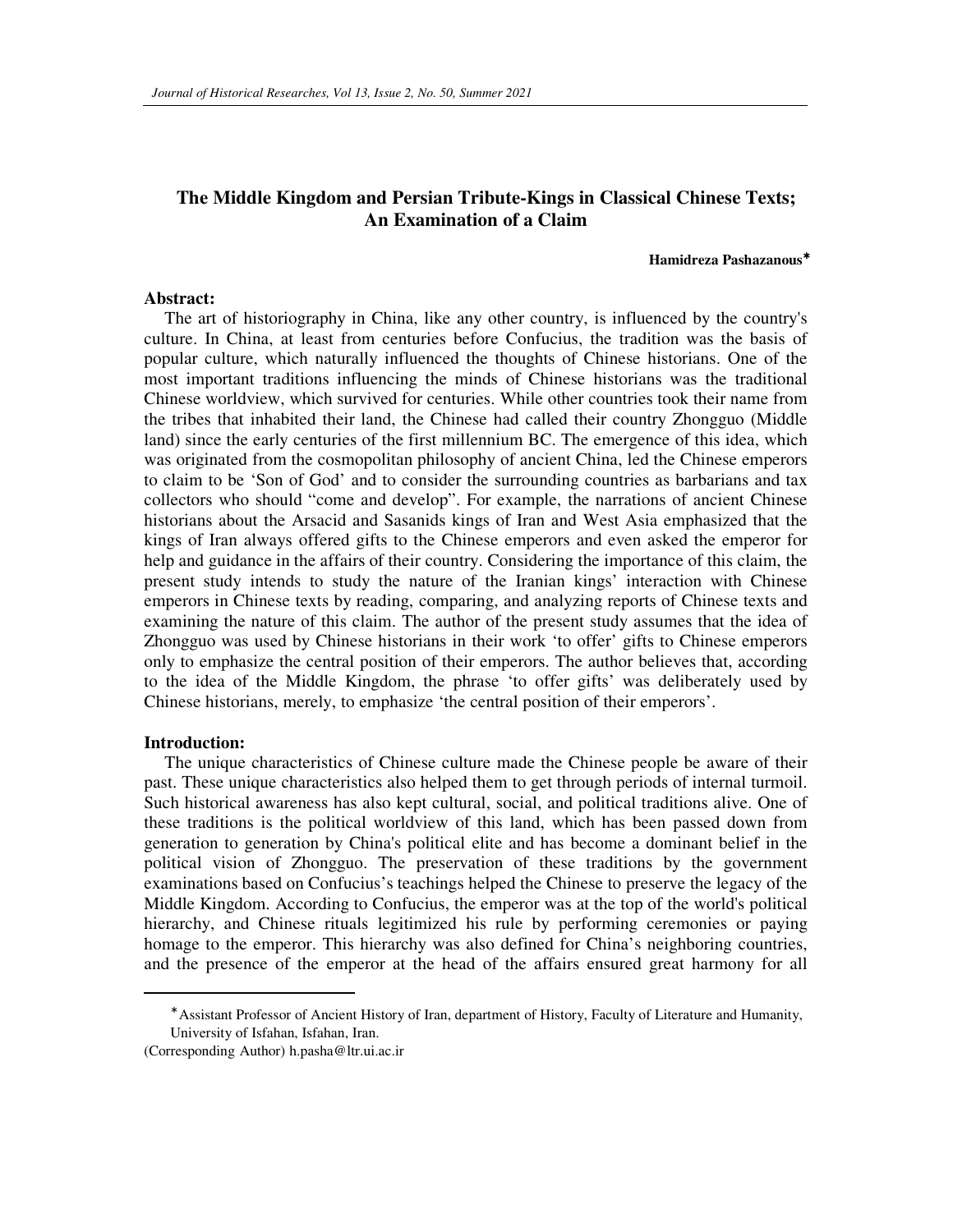beings, and his weakness or absence could destroy the harmony of the world. In this way, the unconditional obedience to the emperor was expected even from other nations, because the emperor in the Middle Kingdom preserved the great harmony of the world.

Emphasis on China's centrality, the exceptionalism of China-specific values as well as the strict observance of imperial rites by those inside and outside the Middle Kingdom were among the most important concerns and points made in reports by Chinese historians. Chinese texts have repeatedly spoken of the quantity and quality of the gifts, emperors' advice to the Persian kings, and the awarding of titles to the Persian kings and local rulers of Iran. The importance of such issues in Chinese texts has made it necessary to study them. In the present study, an attempt has been made to combine the relevant information in classical Chinese texts with modern studies in order to analyze the culture of Chinese self-centeredness and the approach of Chinese historians towards ancient Iran.

#### **Materials and Methods:**

Due to a lack of comprehensive studies on the political thought of ancient Chinese historians and their approach to the world around them, it is necessary to identify information on the culture of Chinese self-centeredness from a variety of primary sources, including Chinese classical texts and archaeological sources, integrating them with modern studies. The study follows a historical perspective with philological and historiographical tools. Comparative analysis was one of the important methods used in this research.

#### **Discussion of Results and Conclusions:**

The concepts of 'Zhongguo', 'Son of God', and 'distant barbarians' were the most important aspects of the political worldview of ancient China. The Chinese emperors believed that it was useless to try to subjugate countries that were located far away from China. This worldview brought them the exceptional culture of Zhongguo. In this exceptionalism, it was not Chinese ideas and values that were exported, but the task of the barbarians to travel to China and search for these ideas and values. As mentioned, the concept of the territory of Zhongguo and the surrounding barbarians was an emphasis on the centrality of Chinese civilization, which was also reflected in Chinese historical texts. Accordingly, such historians always speak of offering gifts to their emperors because they consider their land as the center of the world and the emperor as its axis. In fact, the flattery of the emperor, along with the strict observance of imperial rituals, were central to the political culture of China or the Middle land. The offering of gifts by the Parthian and Sassanid kings and the kings' letters, including Ghobad I's letter to the Chinese emperor, was interpreted in this light. In fact, the 'tribute system' was often linked to the 'Confucian world order', under which neighboring countries offered 'tribute' to guarantee peace and trade. Neighboring tribes or kingdoms were forced to send an envoy to China to pay tribute to the Chinese emperor. In Chinese texts, this view was extended to distant lands to emphasize the pivotal role of the 'Son of God' in the world. Specifically, the report of Chinese historians on the emperor's decree to King of Tabarestan is a clear example of their emphasis on the emperor's godly domination in the world of that time, the centrality of the middle kingdom, and of course the efforts of distant lands to learn from the emperor.

#### **Keywords:**

Middle Kingdom, Iran, China, Historiography, Worldview.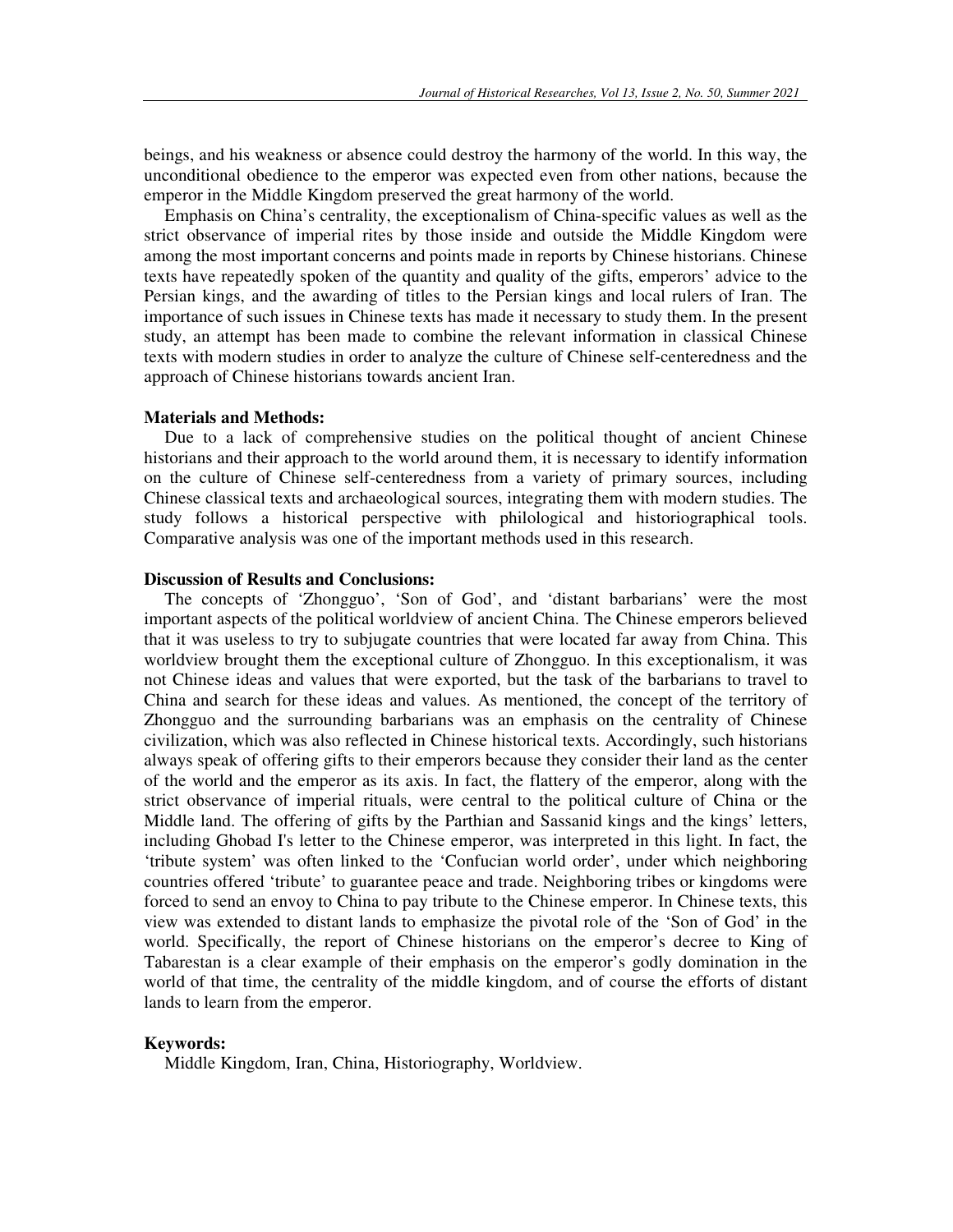#### **References:**

- 1. Ban, G. (1959). *Hanshu*. Beijing: Zhonghua Shuju.
- 2. Boltz, W. G. (1986). Early Chinese Writing. *Journal of World Archaeology*, 17(3), 420- 436.
- 3. Chai, Ch., & Chai, W. (2017). *The Story of Chinese Philosophy*. Translated by Ali Pashai. Tehran: Nashre Negahe Moaser.
- 4. Cheng, A. (1993). Ch'un Ch'iu, Kung Yang, Ku Liang and Tso Chuan. In *Early Chinese Texts: A Bibliographical Guide,* Edited by Michael Loewe, Early China Special Monograph Series. 2. Berkeley: Society for the Study of Early China; Institute of East Asian Studies, University of California, Berkeley, 67-76.
- 5. Compareti, M. (2003). The Last Sasanians in China. *Journal of Eurasian Studies*, 2(2), 197-213.
- 6. Confucius. (n.d). The *Chinese Classics: The Life and Teachings of Confucius (Analects, Great Learning, Doctrine of the Mean)*. Translated by James Legge. Oxford: Clarendon Press.
- 7. Confucius. (n.d). *The Chinese Classics: The Shoo King or the Book of Historical Documents (Two Parts)*. Vol. 3, Part. 1. Translated by James Legge. Oxford: Clarendon Press.
- 8. Daryaee, T. (2003). The Sons and Grandsons of Yazdgird in China. *Iranshenasi: A Journal of Iranian Studies*, (3), 540-548.
- 9. Dreyer, J. T. (2016). *China's Political System: Modernization and Tradition*. Translated to Persian by Fariborz Arghavani Pirsalami and Fatemeh Foroutan. Tehran: Mokhatabbook.
- 10. Fairbank, J. K. (1942). Tributary Trade and China's Relations with the West. *The Far Eastern Quarterly Journal*, 1(2), 129-49.
- 11. Fan, Y. (1971). *Hou Hanshu*. Beijing: Zhonghua Shuju.
- 12. Feng, Y. L. (2017). *A Short History of Chinese Philosophy*. Translated by Farid Javaher Kalam. Tehran: Nashr-e-Farzane Rooz.
- 13. Fitzgerald, C. P. (1956). Continuity in Chinese History. *Historical Studies: Australia and New Zealand*, 7(26), 136-148.
- 14. Hill, J. E. (2009). *Through the Jade Gate to Rome: A Study of the Silk Routes during the Later Han Dynasty 1st to 2nd Centuries CE: An Annotated Translation of the Chronicle on the 'Western Regions' in the Hou Hanshu*. Charleston: BookSurge Publishing.
- 15. Huang, Ch. (2006). The Idea of "Zhongguo" and Its Transformation in Early Modern Japan and Contemporary Taiwan. *Taiwan Journal of East Asian Studies*, 3(2), 91-100.
- 16. Hughes-Warrington, M. (2000). *Fifty Key Thinkers on History*. London: Routledge.
- 17. Hulsewé, A. F. P., & Loewe, M. (1979). *China in Central Asia: The Early Stage 125 BC – AD 23: An Annotated Translation of Chapters 61 and 96 of the History of the Former Han Dynasty*. Leiden: Sinica Leidensia.
- 18.Ibn Esfandiar, B. M. (1951). *Tārikh-e Tabarestan*. Corrected by Abbas Iqbal. Tehran: Enteshārāt-e Kolāleh-Khāvar.
- 19.Jaspers, K. (2019). *Confucius*. Translated by Ahmad Samei Gilani. Tehran: Kharazmi Publication.
- 20. Kissinger, H. (2011). *On China*. New York: The Penguin Press.
- 21. Linghu, D. (1971). *Zhoushu*. Beijing: Zhonghua Shuju.
- 22. Lipman, J. (2009). The ''Rise'' of China: Continuity and Change. In *Global Giant: Is China Changing the Rules of the Game?* Eva Paus, Penelope B. Prime, and Jon Western (eds.), Hampshire, Palgrave MacMillan, 29-47.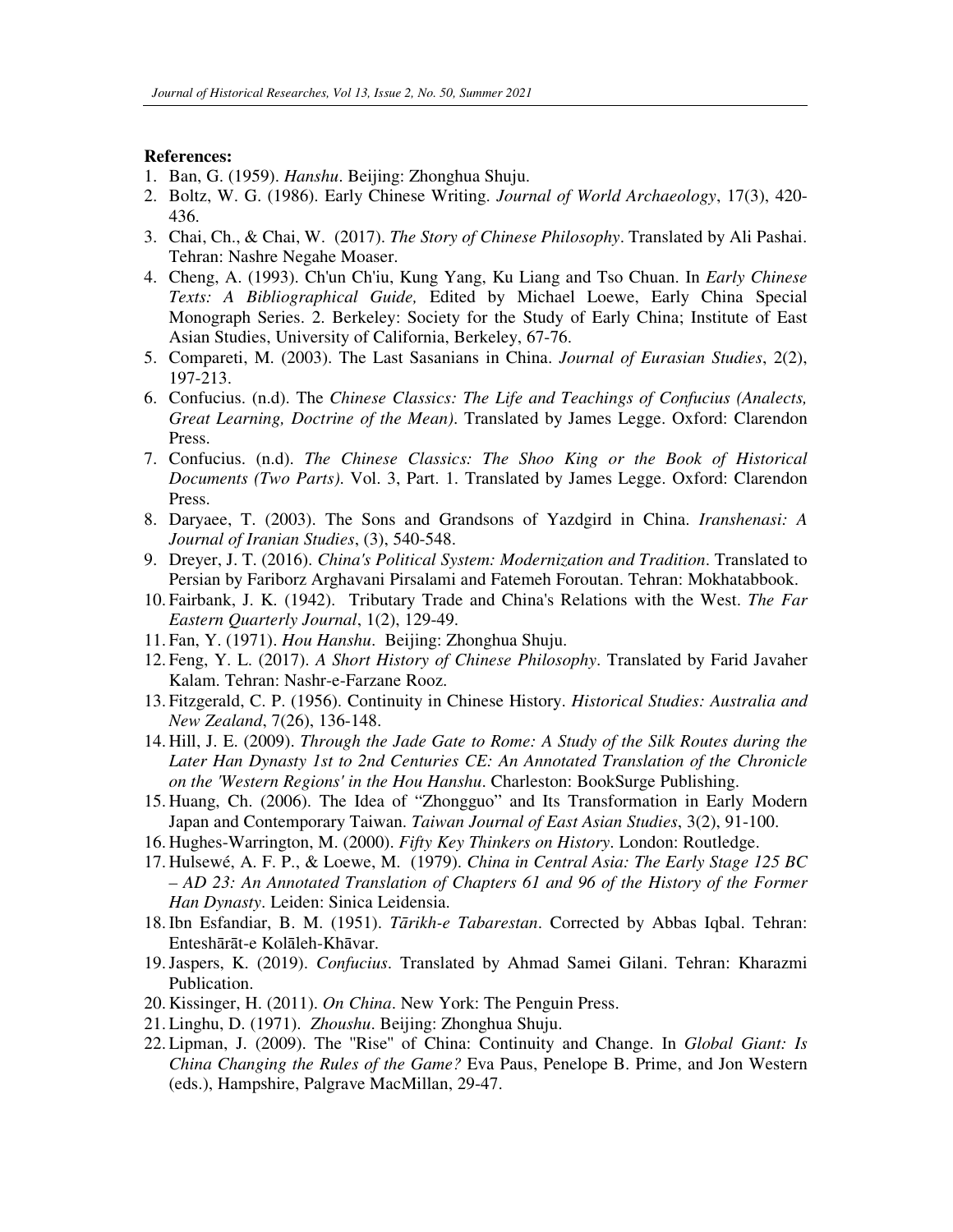- 23. Liu, X. (1975). *Old Books of the History of Tang Dynasty*. Beijing: Biographieslifes.
- 24. Mă, D. (2006). *Wenxian Tongkao*. Available at Database of Chinese Classic Ancient Books Via http://www.guoxue123.com/shibu/0401/01wxtk/342.htm
- 25. Ouyang, X., & Song Q. Zh. (1975). *New Books of the History of Tang Dynasty*. Beijing: Chinese Publisher.
- 26. Pashazanous, H. R., & Sangari, E. (2018). The Last Sasanians in Chinese Literary Sources: Recently Identified Statue Head of a Sasanian Prince at the Qianling Mausoleum. *Iranian Studies*, 51(4), 499-515.
- 27.Russell, B. (2017). *The Problem of China*. Translated by Amir Soltanzadeh. Tehran: Nashre Elm.
- 28. Shaughnessy, E. L. (1993). Shang Shu. In *Early Chinese Texts: A Bibliographical Guide*. Edited by Michael Loewe, Berkeley: Society for the Study of Early China; Institute for East Asian Studies, University of California Berkeley, 376-389.
- 29. Sima, Q. (1959). *Shiji*. Beijing: Zhonghua Shuju.
- 30. Twitchett, D. (1979). *Cambridge History of China, Sui and T'ang China 589-906*. Cambridge: Cambridge University Press.
- 31. Wang, Q. (1960). *Cefu Yuangui*. Chinese Text Project, Online Edition, Available at https://ctext.org/wiki.pl?if=gb&chapter=657319
- 32. Wang, T. (2007). *Parthia in China: A Re-Examination of the Historical Records*. IB Tauris.
- 33. Watson, B. (1958). *Ssu Ma Ch'ien Grand Historian of China*. New York: Columbia University Press.
- 34. Wei, Sh. (1974). *Weishu*. Beijing: Zhonghua Shuju.
- 35. Wei, Zh. (1973). *Suishu*. Beijing: Zhonghua Shuju.
- 36. Wilkinson, E. (2012). *Chinese History: A New Manual*. Cambridge, MA: Harvard University Asia Center.
- 37. Yao, Ch., & Yao, S. (1973). *Liangshu*. Beijing: Zhonghua Shuju.
- 38. Zhou, W. J., & Zhang, J. P. (2007). On the Academic Argument that the Chinese Nation Is One. *Minzu Yanjiu*, 3, 20-29.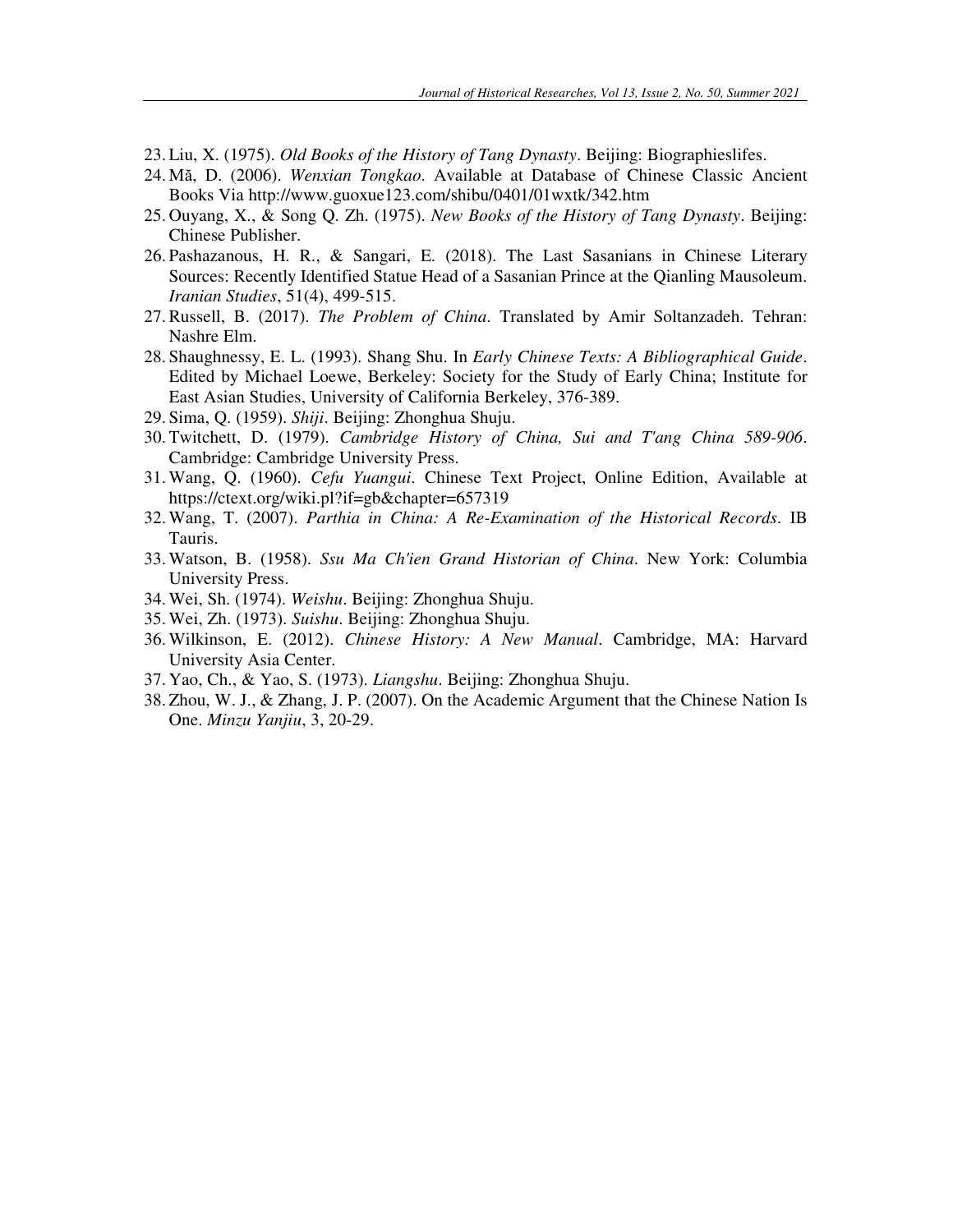فصل نامه علمي يژوهش هاي تاريخي (نوع مقاله: پژوهشي) معاونت یژوهش و فناوری دانشگاه اصفهان سال پنجاه و هفتم، دوره جدید، سال سیزدهم شماره دوم (پیاپی ٥٠)، تابستان ١٤٠٠، صص ٣٤ - ١٩ تاريخ وصول: ١٣٩٩/٩/١، تاريخ يذيرش: ١٣٩٩/٩/٤ Doi:https://dx.doi.org/10.22108/jhr.2020.126127.2106

# پادشاهی میانه و شاهان خراج گزار ایران در متون کلاسیک چینی؛ بررسی یک ادعا

حميدرضا ياشازانوس \*

حكىدە

تاریخنگاری در چین، مانند هر کشور دیگری، از فرهنگ آن کشور متأثر است. در چین دستکم از قرنها پیش از کنفوسیوس، سنت اساس فرهنگ مردم بود که به طور طبیعی بر اندیشهٔ مورخان چینی نیز تأثیر نهاد. جهانبینی سـنتی چین از مهمترین سنتهای تأثیرگذار بر ذهن مورخ چینی است که باوجود تحولات سیاسـی و انحطـاط سیاسـی در برخی دورههای تاریخ چین، همچنان شالودهٔ اصلی نگاه سیاسی چینیهاست. در حالی که کشورهای دیگر نـام خــود را از اقوام ساکن یا ویژگی خاص سرزمین خود گرفتهاند، مردم چین از ابتدای هزارهٔ نخسـت پـیش از مـیلاد، کشـور خود را جونگوا ((Zhōngguó(中國)، سرزمین میانه، خواندهاند. وجود این بینش که از فلسـفهٔ کیهـان،یژوهـی چـین باستان برخاسته بود، باعث شد امیراتوران چین ادعای «خدایگانی» داشته باشند؛ بنابراین کشورهای اطراف را بربـر و باج گزار خود می دانستند که باید «بیایند و متحول شوند»؛ برای نمونه، روایتهای مورخان چین باستان دربارهٔ شباهان اشکانی و پادشاهان پارس و فرمانروایان محلی ایران بر این نکتـه تأکیـد مـی کنـد کـه شـاهان ایـران همـواره بـرای امپراتوران چین هدایایی در حکم پیشکش میفرستادند و حتـی در امـور مملکتشـان از امپراتـور یـاری و راهنمـایی می خواستند. نظر به اهمیت بررسـی ایـن ادعـا، مقالـهٔ حاضـر بـر آن اسـت بـا روش خـوانش و بررسـی و تحليـل گزارش۵ای متون چینی، ابتدا مفهوم جونگوا را تحلیل کند؛ سیس نوع تعامل شاهان ایرانــی بــا حاکمــان چــین را در متون چینی واکاوی کند و ماهیت این ادعا را بررسی کند. فرض نویسنده ایـن اسـت کـه مورخـان چینـی بـهواسطهٔ انديشهٔ خودمركزبيني نخبگان چين باستان، از عبارت «پيشكش كردن هدايا» فقط با هدف تأكيد بر جايگــاه «خداگونــهٔ امیراتور در سرزمین میانه» استفاده م*ی ک*ردند.

**واژەهای کلیدی**: پادشاهی میانه، ایران، چین، تاریخنویسی، جهانبینی.

<sup>\*</sup> استادیار، گروه تاریخ، دانشکده ادبیات و علوم انسانی، دانشگاه اصفهان، اصفهان، ایران (نویسنده مسؤول) h.pasha@ltr.ui.ac.ir

Copyright © 2021, University of Isfahan. This is an Open Access article distributed under the terms of the Creative Commons Attribution<br>License (http://creativecommons.org/licenses/BY-NC-ND/4.0/), which permits others to d as they credit it, but they cannot change it in any way or use it commercially.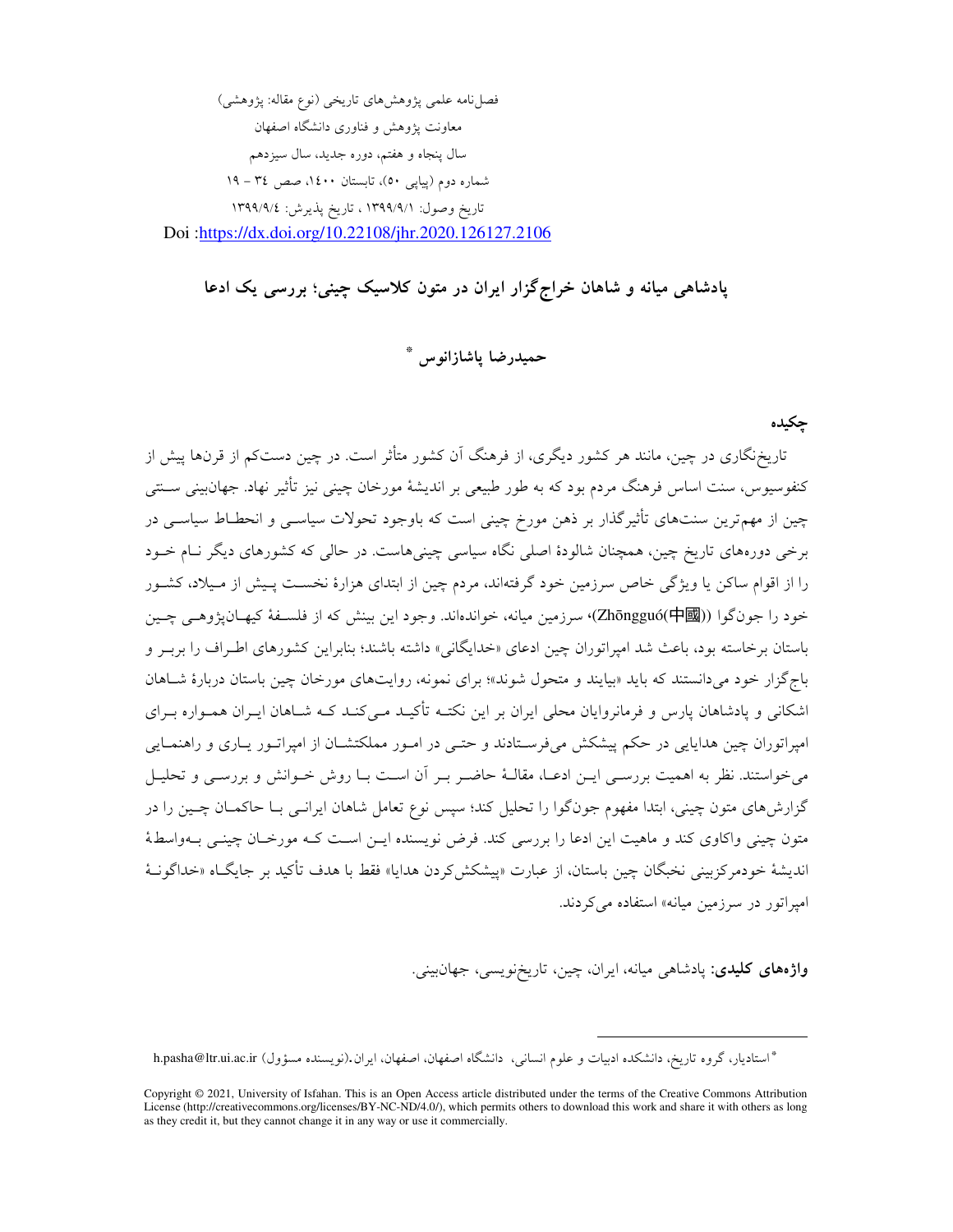#### مقدمه

فلسفهٔ ریشهدار کنفوسیوسی، زبان و خـط پیوسـته و زنده و نيز تاريخنويسي مدون و منظم باعث شـد چـين یکی از معـدود تمـدنهـایی باشـد کـه دچـار گسسـت تاريخي نشده است.' حافظهٔ تاريخي قدرتمند مردم چين و ناخودآگاه جمعی أنها عاملی شده است تا حتـبی پـیش از وجود دانشهای مدرن باستانشناسی و تاریخشناسـی، مردم از محل دفن امپراتورانی همچـون چـینشــیهــوان (Qin Shi Huang (秦始皇)) مطلع باشند.

شاید چینیها تنها ملتی باشـند کـه بـرای آنهـا فهـم کتیبههــای عصــر کنفوســیوس در دوران حاضــر نیــز امکان یذیر باشد و خوانش آن تنها بـه متخصصـان زبـان چینی کلاسیک محدود نیست. این همه از ایـن حکایـت دارد که برخلاف گفتهٔ مارکس: «تاریخ در آسیا به خــواب نرفته» و در ذهن مردم چین همواره زنده بوده است؛ یـا شاید به قول رژیس هوک (Régis Huc)ه مبلـغ مسـیحی سدهٔ نوزدهم: «در روند بررسی تاریخ ملتها، مـا عــادت کردهایم که یک نقطهٔ شفاف عزیمت برای آنهـا تعریـف کنیم و از آن نقطه به بعد تولد، زوال و فروپاشـی آنهـا را مرور کنیم. اما دربارهٔ چین این امر امکانپذیر نیست. بــه نظر میرسد آنها همیشـه در همـین مرحلـه از توسـعه و پیشرفت امروزی میزیستهاند». نبـود گسسـت تـاریخی، مردم چین را همواره به گـذشتهٔ خــود آگــاه نگــه داشــته است تا موفق شـوند دورههـاي آشـوبهـاي داخلـي را بەراحتى سىرى كنند.<sup>٢</sup>

چنــين اَگــاهي تــاريخي، ســنتهــاي فرهنگــي و اجتماعی و سیاسی را نیـز زنـده نگـه داشـته اسـت. جهـانبينــي سياســي ســرزمين چــين ازجملــه ايــن سنت هاست که نخبگان سیاسی چین، نسلبهنسـل آن را منتقل کردهاند و در بینش سیاسی سرزمین میانه، به باوري مسلط تبـديل شـده اسـت. بـهواسـطهٔ سيسـتم أزمون محور مبتنى بر انديشهٔ كنفوسـيوس، نگهداشـت

اين سنتهـا هماننـد زنجيـري، عامـل حفـظ كيـان و میراث یادشاهی میانه شده است.

به باور کنفوسیوس، امپراتور بشریت بر فراز نظام سلسلهمراتب سیاسی جهان قرار داشت و تشـریفات چینی با اجرای دقیق مراسمی نظیر «کاو تاو»<sup>۳</sup> یــا ادای احتــرام در برابــر امپراتــور، بــه ســلطهٔ او مشــروعيت میبخشید. این سلسلهمراتب برای کشورهای همجوار چين نيز تعريف شده بود و وجــود امپراتــور در رأس امور، هارمونی بزرگ را برای همهٔ موجودات تضمین می کرد. در مقابل نیز ضعف یـا فقـدان او، هـارمونی جهان را از بین میبرد. به ایـن ترتیـب، حتـی انتظـار میرفت سایر ملتها نیز ایـن جهـانبینـی را رعایـت کنند؛ چون در پادشاهی میانه، امپراتور حافظ هارمونی بزرگ جهان بود.

در گزارش های مورخان چینـی دربـارهٔ روابـط دیپلماتیک دربار چین با ایران، پررنگترین دغدغههـا و نکتههای اشارهشده عبارت بود از: تأکید بر مرکزیت چـــين؛ نقـــش هارمونيـــک امپراتـــور؛ اســـتثناگرايي ارزشهای چین که مختص چین بود؛ رعایت دقیـق تشریفات امپراتوری توسط اشخاص داخـل و خـارج يادشاهي ميانه.

متون چینبی بارهـا از کمیـت و کیفیـت هـدایا، راهنماییها و اندرزهای امپراتور بـه شـاهان ایرانـی، اعطای لقبها به شاهان پارس و حاکمان محلی ایران، بی نیازی امیراتور چین و منزلت و جایگاه پذیرفتهشدهٔ او توسط ایرانیها سخن گفتهاند. طرح این مسـائل در متون چینی، بررسی آنها را ضروری کـرده اسـت. بــه علت فقدان پژوهشی در زبان فارسـی دربـارهٔ اندیشـهٔ سیاسی مورخان چین باستان و رویکرد آنها به جهـان پیرامون، ازجمله ایران، در پژوهش حاضر تلاش شـده است اطلاعات مربوط در متـون كلاسـيك چينـي بـا مطالعههـاي مـدرن تلفيــق شــود. بــا ايــن هــدف كــه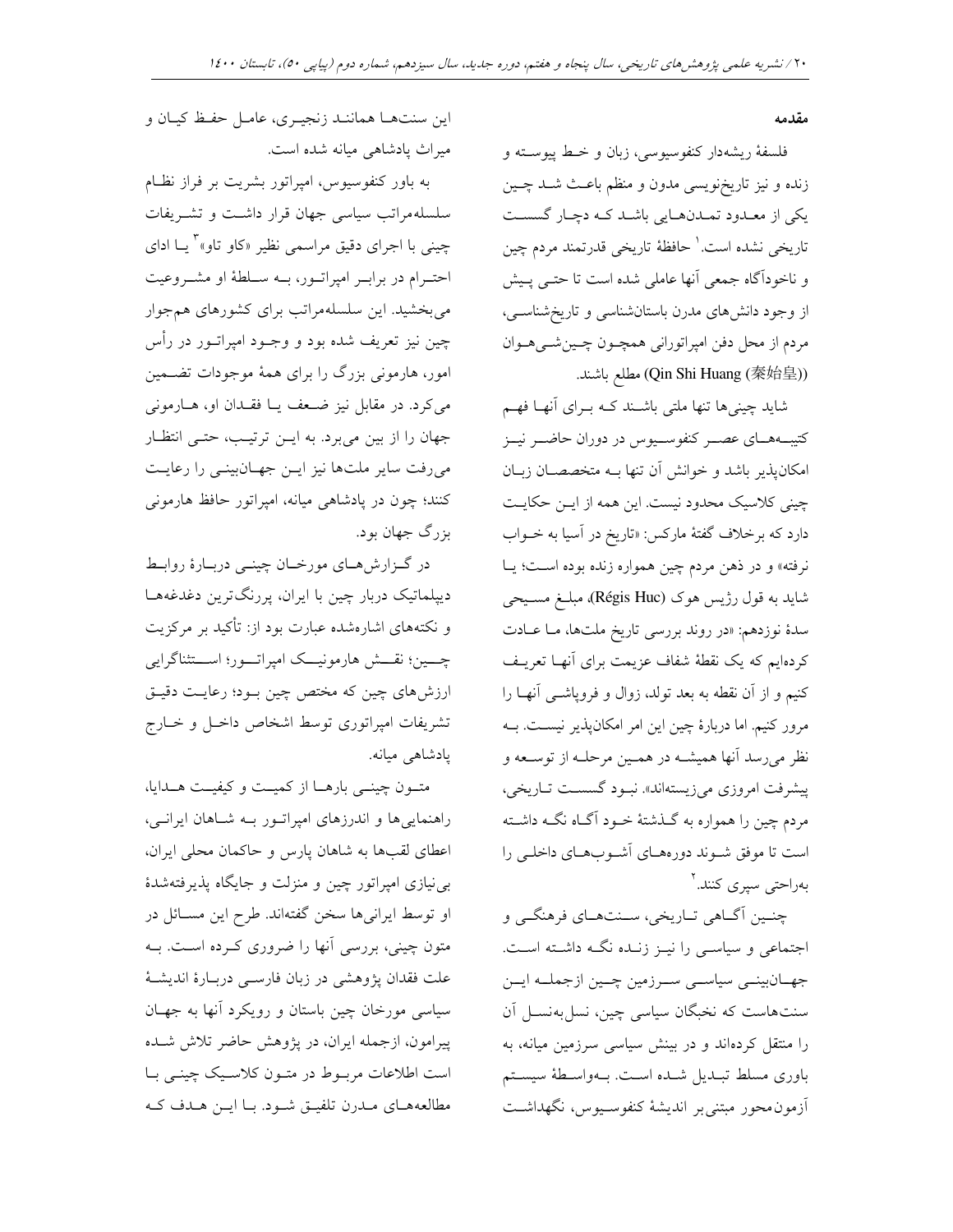اين گونه، فرهنگ خــودمرکزبيني چينــي هــا و رويکــرد مورخان چینی به ایران تحلیل شود. از این رو مســئلهٔ اصـــــلى نويســـــنده ان اســــت كـــــه بـــــا رويكـــــرد توصــيفي¤حليلــي، در ابتـــدا مفهـــوم جـــونگـــوا و خودمرکزبینی مورخان چین باســتان را توضــیح دهــد؛ سپس گزارش،ای مورخان چینی دربارهٔ شاهان ایــران را نقل کند تا با بررسی آنها مشخص شـود رویکـرد مورخان چینی بــه شــاهان ایــران، از فرهنــگ سیاســی استثنامحور چين برخاسته بوده است.

# **1 +1 0)1 :(Zhōngguó(**中國**)) /**  تاريخ در بستر جغرافيا

در حالی که جهانیان سرزمین چین را با نام «چین» می شناسند، مردم چین از گذشتههای دور، کشور خود را جونگوا و مردم آن را جـونگـوا رن Zhōngguó) rén (中國人)) می نامیدند. قدیمترین و نزدیکترین اشاره به ایــن نــام، در خــطنوشــتههــای جیــا گــو ون (Jiǎgǔwén (甲骨文) بر روى اســتخوان در دورهٔ شان (۱٦۰۰تا٤٦٠١ق.م) مشاهده شده اســت. در ايــن (Zhōng shāng (<sup>中</sup> <sup>商</sup>)) 5E 54 5,5\* استفاده شده که بر مرکزیت پادشـاهی شــان در چــین اشاره کرده و بهاحتمال بسیار، منبع مفهوم «جونگـوا» در دوران اینده بوده است.

پیش از اتحاد چین، چینشیهوان این اصـطلاح را بارها در متـون تـاريخي چـين بــه كــار بــرده و گويــا مفهومی فرهنگیقومی بوده که بــرای مشــخص2ــردن محل سکونت مـردم شـيا ((Xia(夏)° و دولــتھــاى متحد آنها استفاده می شده است. استفادهٔ که نترین متون چینی، ازجمله متون ویرایششدهٔ کنفوسیوس، از این مفهوم از تفکر خودمرکزبینی نخبگان چینی نشــان داشت که به مرور و با گسترش سلطهٔ حاکمان چــین، نواحی اطراف را نیز شــامل شــد و در دوران معاصــر،

تمام چین را دربرگرفت. درواقـع، مفهـوم جـونگـوا سرچشمهٔ نخبگان معاصر چین، همچون لیانچیچاو (Liang Qichao)، برای ابداع اصطلاح قومی ملی ملت چين يا جونخـوا مـينزو中华 (Thonghua minzu .(Zhou Wenjiu et al, 2007: 20-21)شد (E族))

مطالعههای اخیر نشان میدهد در متــون کلاســیک پیشاکنفوسیوس، اصطلاح جون گــوا دربرگیرنــدۀ ســه معنی اصلی بود: چین جغرافیـایی و چـین سیاسـی و چین فرهنگی. از نظر جغرافیایی، جــونگــوا در مرکــز جهـــان قـــرار داشـــت (Huang, 2006: 92-94). سرزمینهای مجاور ان نیز، تنها در حکم مناطق مرزی حاشـيه در نظـر گرفتــه مــىشــدند. از نظــر سياســى، جونگوا به مناطقی گفته میشد کــه امپراتــور انجــا را اداره مــــیکـــــرد و بــــــر امــــــور ان نظـــــارت داشـــــت (Confucius, 1939: 22-23). منـاطق بيـرون از ايـن حوزه، نواحی مردم بربر محسوب میشد. این باور در متون کلاسیک چینی و متونی که کنفوسیوس ویرایش كرده است نيز ديده مي شود. در كتـاب داشـوئه Da) : آمده است: Xue (大學))

唯仁人放流之,迸諸四夷,不與同中國 «فقط یک شخص خیرخواه می تواند چنین مـردی [انسان بدذات] را اخراج کرده و و به تبعید فرســتد و او را بــراي زنــدگي در ميــان چهــار قبيلــه بربــر و نــه زندگي همراه با [افراد متمـدن] در جــونگــوا [چــين] .( Confucius, 1893: 378)« <

این جمله از شکل *گیری مفهو*م سـرزمین میانــه در ذهن نخبگان چيني، از قــرنهــا پــيش از كنفوســيوس، نشان دارد. در حالی که امپراتور حافظ سرزمین میانــه بود، نخبگان سیاسی و اجتماعی به ابداع قوانین بــرای جامعــهاى متمــدن موظــف بودنــد. بنــابراين مفهــوم جون گوا از منظر فرهنگی بــه جهــان متمــدنی اطــلاق میشد که اقوام مجاور ان در توحش به سر میبردنــد.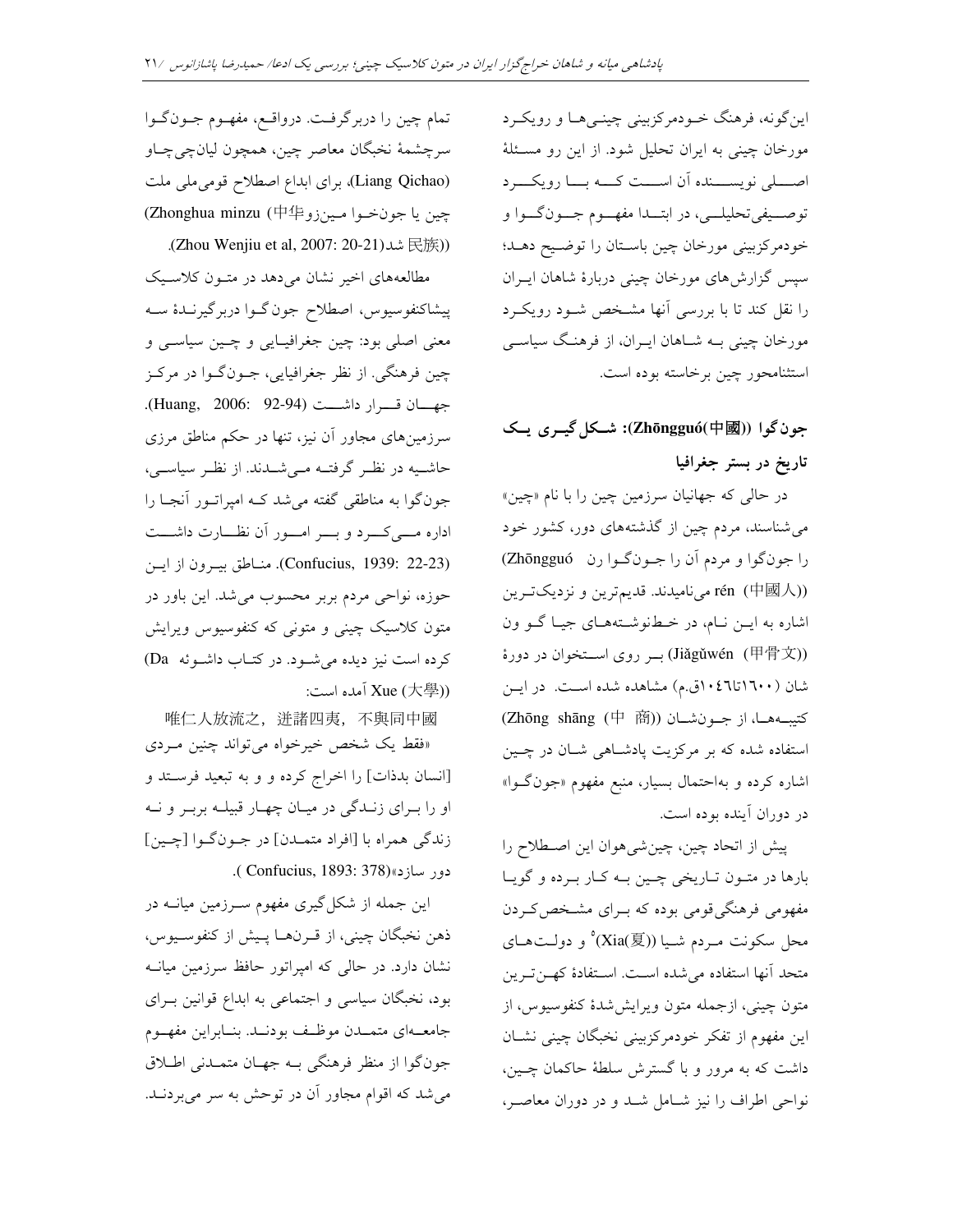در همین زمان بود که برای مـردم خـارج از سـرزمین میانه، اصطلاحات تحقیراًمیز به کار رفت. اصطلاحاتی همچون من ((Man(蠻) برای بربرهای جنـوبی، ایــی (yi (夷)) برای بربرهای شرقی، زون (zon (戎) برای بربرهای غربے و درنهایت دیے ((di (狄))به معنى بربرهـاى شـمال. اسـتفاده از ايـن اصـطلاحات، تأكيدي بر منحصربهفردبودن مردم جونگوا بود.

بررسی متون کلاسیک چـین باسـتان و نیـز آثـار فيلسوفاني همچون كنفوسيوس و منسيوس نشان مــیدهــد متفکــران و مورخــان و فیلســوفان چینـــی بهتدريج، فرهنگ جـون گـوا را بـا فرهنـگ نخبگـان مترادف کردند؛ تا حدی که از نظـر آنهـا، عـالیتـرین استاندارد فرهنگ را نشـان مـیداد. در نظـم سیاسـی پیشامدرن آسیای شرقی، جـونگـوا از لحـاظ سیاسـی اهمیت محوری دربار چین و از منظر فرهنگی مفهـوم وطن را در خود داشت. جملـهٔ زیـر از ژانگـوا سـه (Zhan Guo Ce (戰國策)° خرود گویای تصور نخبگان چيني از جونگواست:

中國者, 聰明叡智之所居也, 萬物財用 之所聚也, 賢聖之所教也, 仁義之所施也, 詩書禮樂之所用也, 異敏技藝之所試也, 遠 方之所觀赴也, 蠻夷之所義行也。 «جونگوا جایی است که افراد متبحر و خردمند در آنجا زندگی میکنند و موجودات و ابزارهـای مفیـدی یافت می شود. جبایی کـه حکمـا و صـاحبان ارزش دستور مےدهنـد، خیرخـواهی و مناسـببودن بیـان می شود. جایی کـه آثـار کلاسـیک شـامل قصـیدههـا، اسناد، آیینها و موسیقی دنبـال مـیشـود. جـایی کـه ایدهها و تکنیکهای مختلف امتحان میشود. جبایی که افراد دور برای مشاهده فرستاده می شوند. جایی که حتی انسان من و ایلی [بربرهای جنوبی و شرقی] رفتار مناسبی از خود نشان میدهند».

اين بخش بهوضوح بيانكننـدۀ ميــزان خوداًگــاهي

مردم چین باستان است. این نوع خودآگاهی در طـول تاریخ تا قرن نوزدهم میلادی حفظ شد. همان طور که در مقدمهٔ رمان مشهور «سه پادشاهی» دربارهٔ پادشاهی میانه (چین) آمده است: «این سـرزمین کــه دیریســت پراکنده است، متحد بایـد گـردد؛ ایــن امیراتـوری کـه دیریست متحد است، پراکنده باید گـردد؛ پراکنـدگی، اتحاد؛ اتحـاد، پراکنـدگي؛ هميشـه ايـنگونـه بـوده و ايــنگونــه خواهــد بــود».<sup>٦</sup> بــاور بــه جايگــاه ويــژه و تزلزل ناپذیر پادشاهی میانه باعث شد امپراتوران چــین جایگاهی خداگونه داشته باشند کـه بـا بسـط فلسـفهٔ سلسلهمراتبی کنفوسیوس در جامعهٔ چین، برای مــردم چین درخور فهم شد. بر همین اساس، مورخان چــین در آثار خود، بــرای امپراتــور تأکیــدی محــوری قائــل شدند و هـداياي شـاهان خـارجي، ازجملـه ايـران را خراج در نظر میگرفتند. در ادامه، دربارهٔ این نگرش ادعاگونه، بحث مي شود.

## سخنی دربارهٔ ویژگیهای تاریخنویسی چین باستان

ایران باستان سنت تاریخ نویسی مدونی نداشت و برای این امر، علتهای مختلفی نوشتهانـد. اطلاعـات مندرج در منابع تاریخی و باستانشناختی ایـن دوران، تاحدی اندک، نبود تاریخ نویسی مدون را پوشش داد كه البته برخي از آنها از بين رفته و اندكي بـاقي مانــده است؛ اما تاریخنویسی در چین، به دوران سلسلهٔ شـان (حـدود ۱٦۰۰تــا۱۰۲ق.م) برمـي گـردد. نمونـههـاي مکتوب بسیاری از کتیبهها و پیشگوییها و سابقههای نامخانوادگی که روی پوسته یا استخوان لاکپشت تراشیده شد یا نقاشی شد، شکل نخستین ثبت تـاریخ در چين بود (Boltz, 1986: 436). قديميترين متون باقی مانده از تاریخ چین، در کتاب اسناد یــا شــانشــو (Shangshu) جمع آوری شده است ,Shaughnessy)  $.1993:376-377$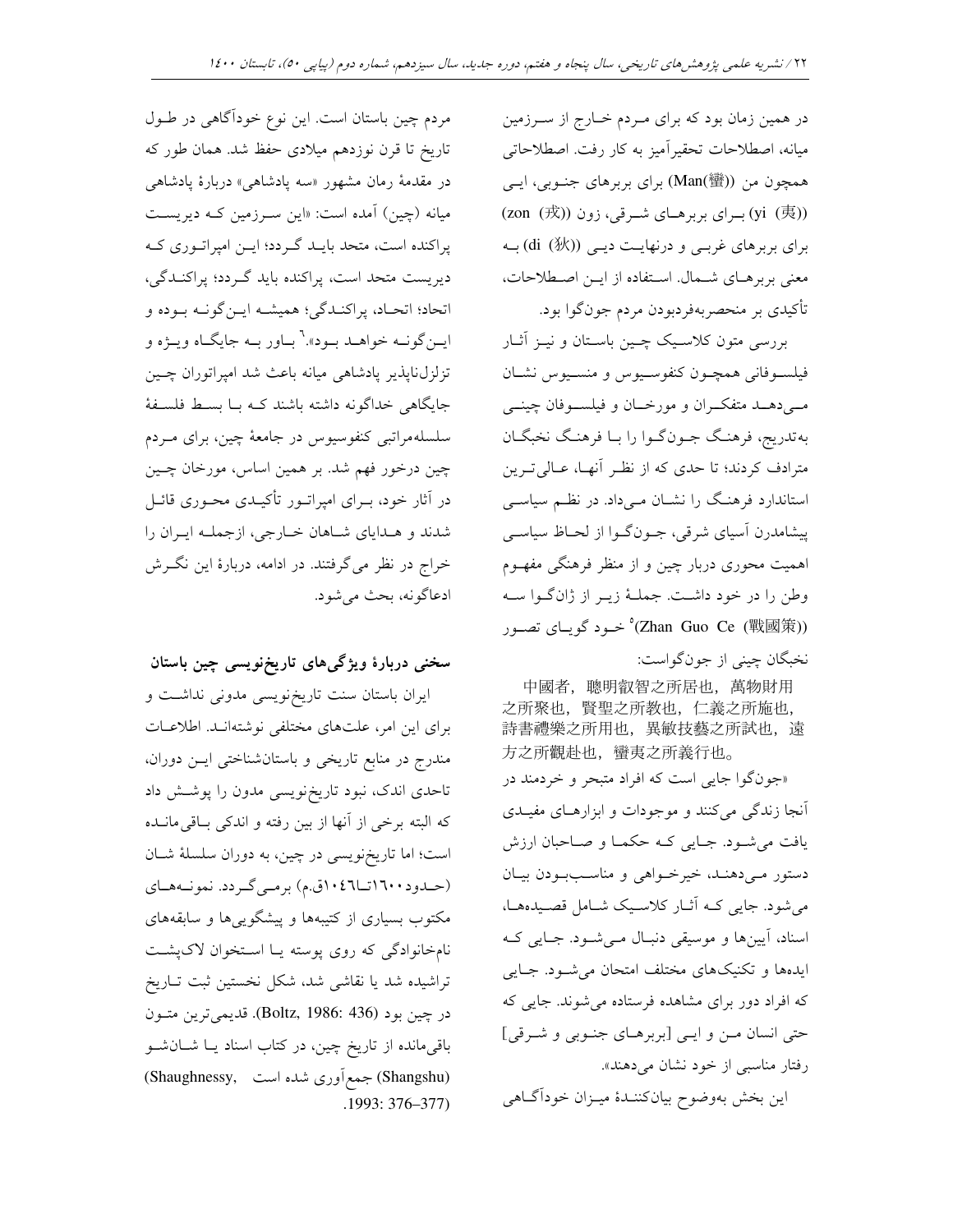سالنامهٔ بهار و پـاييز يـا چــونچيــو (Chunqiu) و وقايع نگــاري رســمي ايالــت لــو كــه بــه كنفوسـيوس منسوبانـد، نخسـتين سـالنامههـاي چـين بودنـد (Wilkinson, 2012: 612)؛ اما نخستينبار بــا تــأليف شريرجر (Shiji 史記) توسط سـيماچيان (حــدود 1٤٥تا ٨٦تا م) و ه*ان شو* به دست بان گو Ban Gu(班) ((固 (حدود ٣٢تا٩٢م)، تاريخنويسي در چين شكل مدون و مستند و منظم به خود گرفت.

نگاه کنفوسیوس به سـنت گذشـته و تأکیــد او بــر اهميت پاسداشت سنت، باعث شده بود پيروان مكتب او تاریخ را بسیار مهم انگارند و برای حفظ سـنت و میراث گذشته، از آن استفاده کننـد (چوجـای، ١٣٩٦: ٦١). درحقیقت، اعتقادی قدیمی وجود دارد مبنـی بـر اینکه کنفوسیوس از سالنامهها در حکم کتـاب درسـی استفاده مــي كــرد و هنگــام نقــل آنهــا، تفســيرها و توضیحات شفاهی خود را به شاگردان انتقـال مـیداد. بـرخلاف بیشـتر فیلسـوفان کـه راه رسـتگاری را راه دانسش مــیدانســتند، کنفوســیوس راه رســتگاری را شناخت روزگار باستان میدانسـت (یاسـپرس، ۱۳۹۸: ١٤). او مي گفت: «به مطالعات باسـتاني ايمــان دارم و عشق می ورزم» (Confucius, 1893: 201).

پرسشهای کنفوسیوس برای شناخت تاریخ، نگـاه او به فرهنگ جونگـوا در حکـم فرهنـگ نخبگــان و تعریف جایگاهی خداگونــه بــرای امپراتــور و تفســیر سلسلهمراتبي او از جامعــه و نگــاه مورخــان چــين را شكل داد. سيماچيان، پانكو، فان يه (Fan ye (範曄)) (۳۸۹تــا٤٤٥م) و ديگـــر مورخـــان چينـــي متأثـــر از کنفوسیوس، هارمونی جهان را حـول محـور امپراتـور دانستهاند. درواقع در فرهنگ «خودمرکزینـدار» ایـن ، ورخان (Fairbank, 1949: 129; Cheng, 1993: 67)، سرزمینهای مختلف برحسب مسافتشان بـا پایتخـت چینی ها اندازهگیری می شوند و مردمان از دوردستها

می آیند تا خراجشان را بیر دازند.

درواقع، اشارهٔ مکرر متون چینی به فاصلهٔ شـهرها و كشورهاى مختلىف ببا پايتخىت سىرزمين پسىر خىدا، بارزترین شاهد ذهنیت مرکزبینی پادشاهی میانـه اسـت؛ برای نمونه، باید به جزئیات مربوط به فاصلهٔ شـهرهای ایران اشکانی یا ساسانی با پایتخت چین اشاره کرد ک در نوع خود جالب توجه است (Ban Gu, 1959, j.96: 3889-3890; Fan Ye, 1971, j. 88: 2918-19).

سیماچیان که کارهای پـدرش را ادامـه داد و کامـل کرد، مطلبها و سنتهای موجود دربارهٔ تاریخ چهین را از دورههـاي گذشــته تــا زمــان خــود، در اثــري واحــد گردآوری کرد. او برای این منظور، الگویی سیاسی طـرح كرد كه مورخان رسمي با اصلاحات و تعـديلهايي، تـا پایان عمر امپراتوری چین در سال ۱۹۱۱م، از آن پیـروی مي كردند. اين الگو رويكردي چسب و قيچـي بـود. او تلاش کرد دستاوردهای منفی و مثبت امیراتــوران را نیــز .(Watson, 1958: 95-98) ثبت كند

اگر به دستاورد امیراتوران ابداع سیماچیان نگاهی منصفانه بود، یانکو تاریخ سلسلهای و بررسـی تـاریخ یک سلسله حول امپراتوران هان را بنیان گذاشت ک در عمل، مسئول مرحلهٔ بعدی تکامل در تاریخنگاری رسمي چين محسوب مي شود. پـان كــو نخسـتين اثــر سلسـلهاي را دربـارهٔ سلسـلهٔ هــان تألیـف کـرد و از الگویی که سیماچیان بنا نهاده بود، دور شد. در تألیف هانشو، بر جهانبینی سیاسی خاص چین باستان ک تمـام امـور حـول اميراتـور يـا «هـارموني بـزرگ» در سرزمین میانه میچرخید، تأکید شد و آثــار سلســلهای دیگر نیز به اَن توجه کردند.

سرنوشت تلخ سیماچیان و پانکو و فـان یــه کــه ســيماچيان زنـــداني و عقـــيم شـــد و يـــانكـــو در شصـــتســـالگى در زنـــدان مــرد و فـــانيــــه در چهل وهفت سالگی اعدام شد، گویای این امر است که مورخان وابسته به حاکمان در محیط سیاسـی خاصـی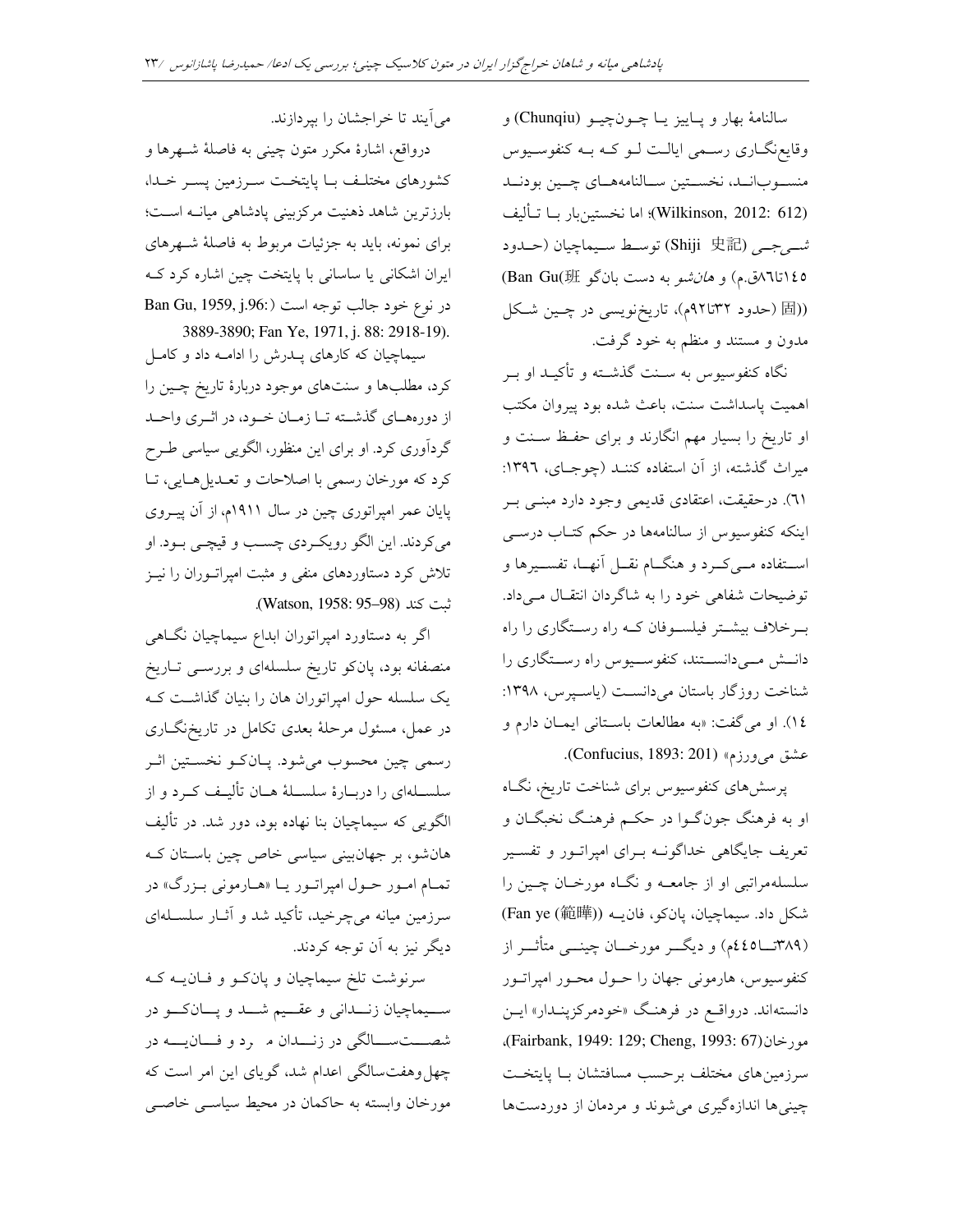مي زيستهاند. محيطـي كـه نارضـايتي حاكمـان زمـان، زندانی شدن یا حتی مرگ آنها را موجب می شـد. از این رو، اثر آنها از انگیـزههـای سیاسـی عـاری نبـوده است؛ برای مثال، این آرزوی امپراتور اوو از دودمـان هان بود که نفوذ سلسله هان تا دههزار لي (پـنجهــزار کیلومتر) در قلمروهـای وسـیع گسـترش یابـد و نـام امپراتوری او برای تمام مردمان، در جایگاه «سـرزمینی در میان چهار دریا»، شناخته شده باشـد. پـس مـورخ وظیفه داشت جایگاه خداگونـهٔ امپراتــور را در تــاریخ سلسلهٔ همان امیراتور طوری ثبت کنـد کـه حاکمـان نقاط دوردست، باجگزار او دانسته شـوند. بـه عقیـدهٔ مورخان چینی، تاریخ فقط سلسلهای از وقـایع نیسـت و محیطی است کـه مـردم و پدیـدههـا در آن عمـل میکنند. بر همین اساس در ادامه، نگاه ایــن مورخــان به شاهان ایران بررسی می شود.

### شاهان ایرانی در باور مورخان چینی

الف. شاهان اشكاني

بیشتر پژوهشگران هم نظرنــد کــه روابـط سیاســی رسمی بین چین و ایران از دورهٔ مهـرداد دوم اشـکانی آغاز شد.<sup>۷</sup> امپراتور اوو از سلسلهٔ هان Emperor Wu) of Han (漢武帝)) (حدود ۱٤١تا٨٧ ق.م) جانچيان را دوبار، در مقام فرستادهٔ خود، به مناطق غربی اعـزام كرد. جانچيان در سفر دوم خـود، سـفرايي بـه دربـار اشکانی اعزام کرد. براساس گزارش شـیجـی، گویـا نخســتين ديــدار ســفراي دو كشــور بســيار باشــكوه صورت گرفته است:

漢使至安息安息王令將二萬騎迎於東界 東界去王都數千里行比至過數十城人民相屬 甚多漢使還而後發使隨漢使來觀漢廣大以大 鳥卵及黎軒善人獻于漢 «وقتی فرستادهٔ هـان بـرای اولـینبار از پادشاهی آنشی (اشکانی) دیدن کرد، پادشاه آنشی دستور داد تا بیستهزار سوار برای استقبال از سفیران دربار هــان

به مرز شرقی کشور بشتابند. هنگامی کـه فرسـتادگان هان دوباره برای بازگشت بـه چـین مصـمم شـدند، یادشاه آنسی فرستادگان خود را برای همراهی به آنها اعزام کرد تا از نزدیک ببیننـد کـه کشورشـان تـا چـه اندازه بـزرگ و وسـيع اسـت. ايـن فرسـتادگان تخـم پرنـدگان بـزرگ و هنرمنـدان بنـدباز كـه از ليسـيوان (Líxuān (黎軒) [روم شرقى] جلب شده بودند، بـه عنوان هدیه به دربار هان تقـدیم داشــتند. امپراتــور از ايسن موضوع خوشحال شد» ,Sima Qian, 1959  $.123:3172-3173$ 

این نخستین گزارش از فرستادن هـدایا بـه دربـار هان است که در نوع خود، نخستین گـزارش از تبـادل سفیر بـین دو کشـور ایـران و چـین نیـز بـه حسـاب می آید. نکتهٔ جالب در متون چینی، نوع ارســال ســفیر است. در این متون همواره یادشاهان ایرانی، بـه ماننـد اشکانیان، به دربار امیراتوران چـین سـفیر بـا هــدایای .<br>نادر و گران.بها «پیشکش می کردند» و در مقابل، گاهی امپراتوران چین تنها «سفیر به دربار آنها می فرستادند». گویا این متون براساس جهانبینی سیاسی که امیراتـور و نخبگان چینی بر آن تأکید میکردند، به طور عمــده از واژهٔ «شیان» (Xiàn (獻) استفاده مـی کردنــد کــه «پیشکش کردن یا نشارکردن» معنـی مـی،دهــد. گفتنــی است در چین باستان، به طور معمول از این واژه برای اهدای هدایا به خدایان و امپراتور استفاده می شـد ک جایگاه خداگونــه داشــت. در مقابــل، هنگــام گــزارش ارسال سفير امپراتور بـه دربـار پادشـاهان ايـران، واژهٔ «ارسال سفیر (shǐ» چینی: 使)» را به کار می بردند ک هر دو واژه در متن بالا مشخص شده است.

در متون هانشو و هوهـانشـو نيـز بـاز از ارسـال سفير و هدايا به دربار هان سخن رفته است. نويسـندهٔ هانشو از گزارش شی جی رونویسمی کـرده و بـاز از جملهٔ «ارسال سفیر توسـط امپراتـور چــین بــه دربــار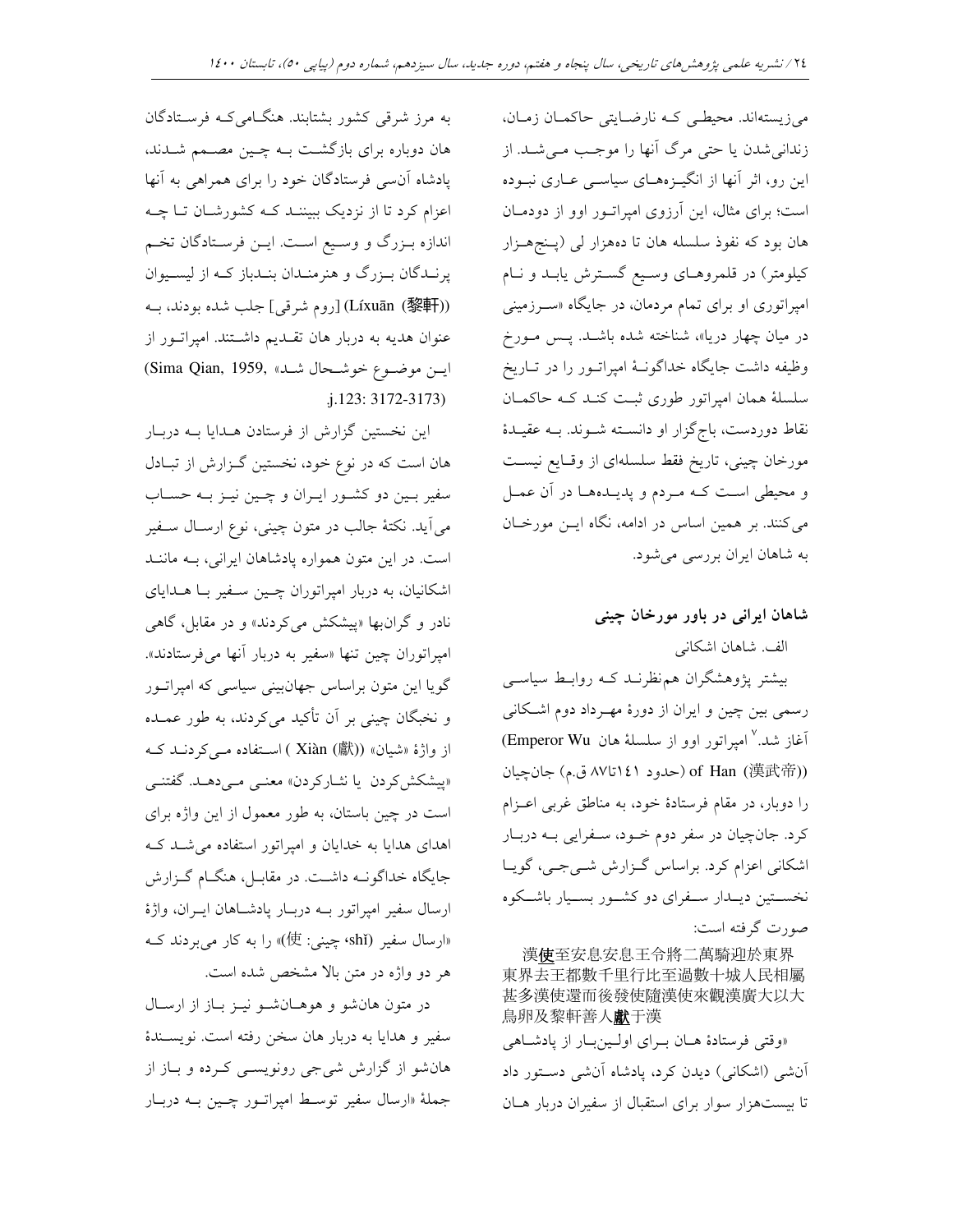اشکانی» و «پیشکش هـدایا بـه امیراتـور توسـط شـاه  $(Ban Gu, 1959, j.96:$ اشکانی» استفاده کرده است .3889-3890; Hulsewé, 1979: 117-118) هانشـو، بـر ارسـال سـفير از چـين بـه ايـران بـراي نخستینبار تاکید شده است؛ چون این کتاب نخسـتین تــاريخ سلســـلهاي بـــود و بايـــد براســـاس منويـــات امپراتوران هان، مانند امپراتور اوو نوشــته مــیشــد، در هنگام پیشکش هــدایای شــاه ایــران بــه امپراتــور اوو، نويســنده بـــه طــور واضـــح از لقـــب «پســـر خـــدا» (Tianzi(天子) يــاد كــرد. در نظــر چينيــان باســتان، امیراتور یا پسر خدا عالی ترین امیراتور جهانی بود ک تيانشيا يا همــه جــاي زيــر أســمان Tianxia or all)

under heaven، چینی: ) 天子را اداره میکرد.^ ہوہانشو واپسین اثــری اســت کــه دربــارۂ تبــادل سفرا بین دو کشور گزارش میدهد. این کتـاب در دو قسمت دربارهٔ «پیشکش» (Xiàn (獻) سفیر اشکانی، همراه با هدایایی همچون شیر و فوبا به دربار امپراتور (Emperor Zhang of Han (漢章帝)) u (۸۹تــا۷۵ق.م)، از دودمــان هــان و «پیشــکش شـــیر و پرندگان بزرگ تیائوجی (Tiaozhi條支) )[سرزمین عرب]° به دربار هان توسط مانكو(((Manqu (滿屈) گزارش دارد. در اینجا منظـور از مــانکــو، بــهاحتمــال پاکور دوم (۷۹تا۱۰۵م) یا منــوچهر`` اســت Fan Ye) 范晔, 1971, j. 88: 2918-19; Hill, 2009: 239; Wang Tao, 2007: 101). تنها در یک جـا، از ارسـال سفیری به سرزمین اشکانی برای سفر بـه امپراتـوری روم سخن می رود که البته اشکانیان مـانع سـفر او بــه روم شدند (Fan Ye, 1971).

> ب. شاهان ساسان*ی* **:**

پژوهشگران همواره بر این باور بودند که نخستین سفیر ایران ساسانی به دربار وی شمالی ارسال شد که همزمان بــا اواخــر دورهٔ يزدگــرد دوم بــود (Ecsedy

5 T1979: 155; Pulleyblank, 1991: 424-427)

وي شهر مي نو پسد:

先是, 朝廷遣使者韓羊皮使波斯, 波斯 王遣使獻馴象及珍物。經于闐,于闐中于王 秋仁輒留之,假言慮有寇不達。羊皮言狀, 顯祖怒,又遣羊皮奉詔責讓之,自後每使朝 獻。 نخست، دربار سفیری به نــام هــان یــان پــی hán) لكشور (Bosi (波斯)) ( yángpí (韓羊皮)) (كشور پارس] فرستاده بود. پادشاه ان کشور سفیران خــود را با هدایایی از قبیل فیل تربیتشده و اجناس گــران.بهــا از راه ختن به چین فرسـتاد. چیــورن Qiuren (秋仁) ((، فرمانروای ختن، سفیران پــارس را نگــه داشــت و بهانه اورد که شاید راهزنانی در راه باشند. هان $\mathfrak{g}$ یلی این امر را به امپراتور گـزارش داد. امپراتـور پرخـاش کرد و به او دستور داد فرمانروای ختن را سرزنش کند. پس از ان، سفیران پــارس هــر ســاله وارد دربــار .(Weishou, 1974, j. 102: 2263)E(

ایسن گــزارش کــه در *وی شــو،* در ادامهٔ حــوادث اواسط دورۂ تای $بین جنجون (Taipingzhenjun (太$ (Weishou, 55 @55 (-45155440 ) 平真君)) 1974, j. 102: 2263; Yu, 2013, vol. 2: 434) گویای این است کـه امپراتـور تـایاوو (Taiwu (太) ((£ (٤٢٣ قـا٤٥٢م) سـفيري بـه دربـار يزدگـرد دوم) فرستاد و یزدگرد نیـز پـیدرپـی بـه دربـار او سـفیر میفررستاد. از این رو ارتباط سیاسی ساسانیان با چــین به سال های میان<sub>ی</sub> دهه ٤٤٠م برمی گردد؛ بهویژه آنکـه چیــورن در ســال ٤٤٦م فرمــانروای خــتن بــود و در ناامنیهای حاصل از حملات اقـوام رورو (#rúrú ( (海<sup>'' د</sup>رگير بود (2010-209. Zhu, 2017).

*وی شو* نیز به ناامنی أسیای مرکزی اشاره م*ـی کن*ـد که بهاحتمال، از تاختوتاز هونها بسـيار متـاثر بــوده است. پس از این گزارش تا اوایل سدهٔ هشتم میلادی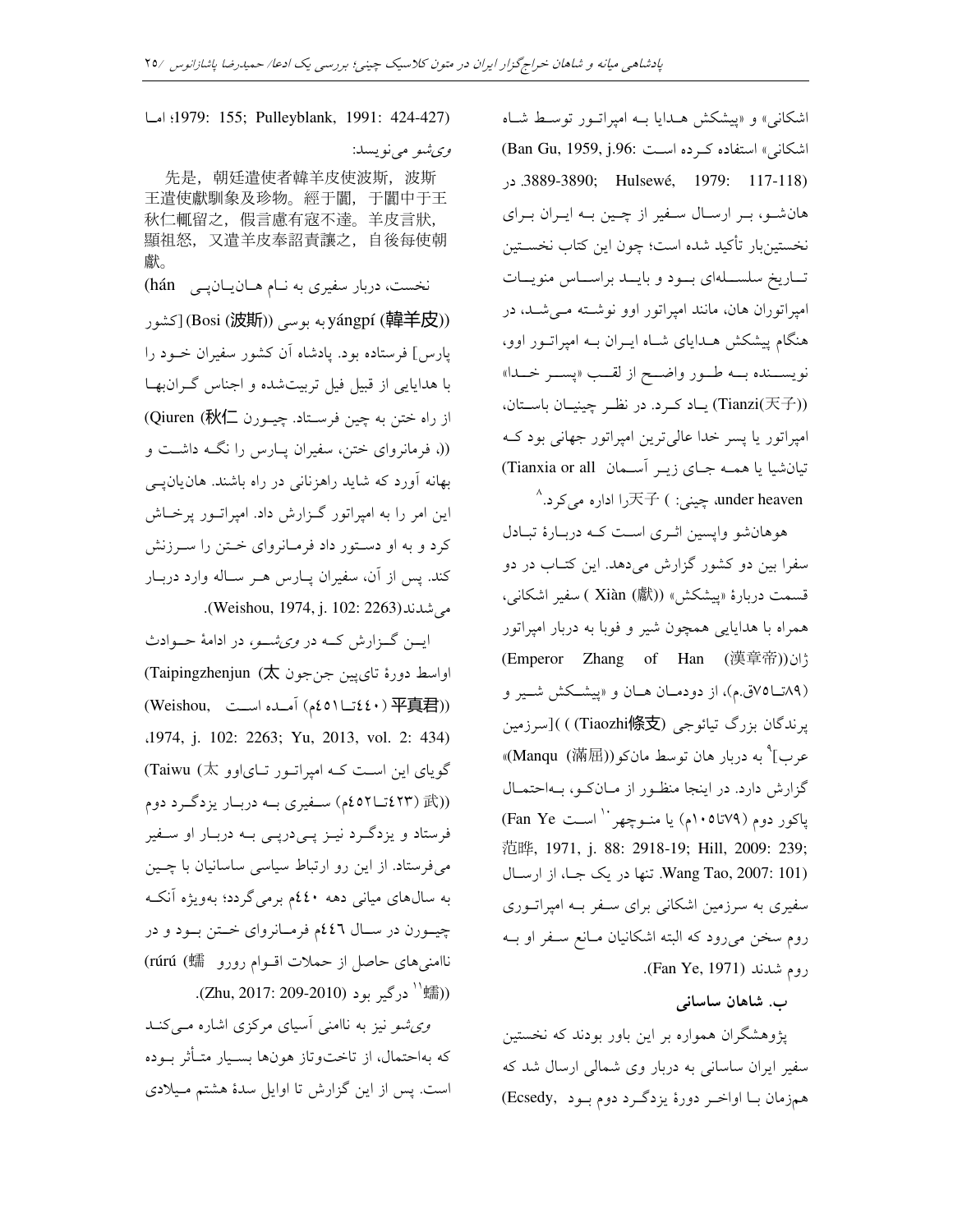و زمان بازماندگان یزدگرد سوم در تخارســتان، متــون چینی بارها از ارسال سفیر «شاه یارس» Bosi wang) (波斯王) نوشتهاند کـه در ادامـه، گـاهشـماري ايـن گزارشها به ترتیب نقل می شود:

. وى شو از ارسال نخستين سفير به دربار ساسـانى در اواسط دهـهٔ ٤٤٠م و در ادامـه، از ارسـال سـفير ساسانی با پیشکش هـدایا نوشـته اسـت ,Weishou)  $1,1974$ , j. 102: 2263)

. در ماه دهم، زمستان ســال اول تــاىآن Tai'an (太) (455-459 حر دورۂ حکومـــت امیراتـــور (266-455 ) ونچــن Emperor Wencheng of Northern Wei ((はい魏文成帝) (452–465))، از دودمان وي، پــارس و كاشغر سفيران خود را با هدايا به دربـار فرســتادند 高) 宗文成皇帝太安元年冬十月,波斯、疏勒國 . (Weishou, 1974, j. 5: 115) 並遣使朝貢)

. در ماه هشتم سال دوم خهيين (Heping (和平) (465-460، در دورهٔ حکومــــت امپراتــــور ونچـــــن (٤٦١م). پارس سفیران را با هــدایا بــه دربــار فرســتاد (Weishou, (八月戊辰,波斯國遣使朝獻) . 1974, j. 5: 120) . روز بیستوچهـارم مــاه ســوم ســال اول تیــان۱ن (٤٦٦م) در دورهٔ حکومـــــت امپراتــــــور شــــــيان1ون (Xianwen of Northern Wei ((北)魏獻文帝) (471–465) کره، پارس، ختن و آسی <sup>۱۳</sup> سفیران خــود را با هدايا به دربار فرستادند (顯祖獻文皇帝天安 元年春正月乙丑朔…高麗、波斯、于闐、阿 .(Weishou, 1974, j. 6: 126) 襲諸國遣使朝獻) . بهار، ماه دوم سال اول چن. علين Chengming (承) (476 BH در دورهٔ حکومت امپراتـور شـيانون (٧٦، 476م) رورو (rúrú چینــی: 縣蠕)، کــره، کوموشــی<sup>، ۱ (</sup> و پــارس سفيران خود را با هدايا به دربار فرســتادند 國祖獻文皇) 帝承明元年春二月,蠕蠕、高麗、庫莫奚、波斯 .(Weishou, 1974, j. 7: 142) 諸國並遣使朝貢)

. در ماه دهم سـال چهـارم جــنشــی (٥٠٧ م) در دورهٔ حکومت امپراتور شــیزون، هیاطلــه و پــارس و کوپانتو سفیران خود را با هدایا بــه دربــار فرســتادند (世宗宣武皇帝正始四年冬十月丁巳,辛 未,嚈噠、波斯、渴槃陀〔一三〕並遣使朝 .(Weishou, 1974, j. 8: 205) 獻) . در روز چهــارم مــاه چهــارم ســال دوم شــيپــين C < ( 517- ) (Xiping (熙平) 516-518) حکومت امیراتور شیائومین بود که کره، پارس، کاشغر و هیاطله سفیران خود را با هدایا به دربار فرســتادند (肅宗孝明皇帝熙平二 年夏四月甲午,高 麗、波斯、疏勒、嚈噠諸國並遣使朝獻) .(Weishou, 1974, j. 8: 225) . در روز بیستوچهارم ماه هفتم (کبیسه) سال اول شـــنگــوئي (518-518 (神龜) 518-520) در دورهٔ حکومت امپراتور شیائومین بود که پــارس، کاشــغر، اووچان (اودیانا) و گوئیزی (کوچا یــا کوچــه) ســفیران خود را با هدايا به دربار فرستادند 肅宗孝明皇神龜) 元年閏七月丁未,波斯、疏勒、烏萇、龜茲 .(Weishou, 1974, j. 8: 228) 諸國並遣使朝獻) . در روز بیســتم مــاه پــنجم (کبیســه) ســال دوم جنگوان (525-520 JPF) (Zhengguang) ( ۵۲۱ م در دورهٔ حکومت امیراتــور شــیائومین، جــومی (شــهر ابگرم در تاجیکستان) و پارس سـفیران خــود را بــا هدايا به دربار فرستادند (肅宗孝明皇正光二年閏) 五月丁巳,居密、波斯國並遣使朝貢) .(Weishou, 1974, j. 8: 232) . در روز شانزدهم ماه هفتم سال ســوم جــنگــوان (۵۲۲ م) در دورهٔ حکومت امپراتور شیائومین بود ک پارس، بوهان°<sup>۱</sup> و گوئ<sub>ی</sub>زی سفیران خــود را بــا هــدایا به دربار فرستادند (肅宗孝明皇正光三年秋七月) 壬子,波斯、不漢、龜茲諸國遣使朝貢) .(Weishou, 1974, j. 8: 233)

. در اواسط ســال@ــاى شــنگــوئى،<sup>۱٬۱</sup> ايــن كشــور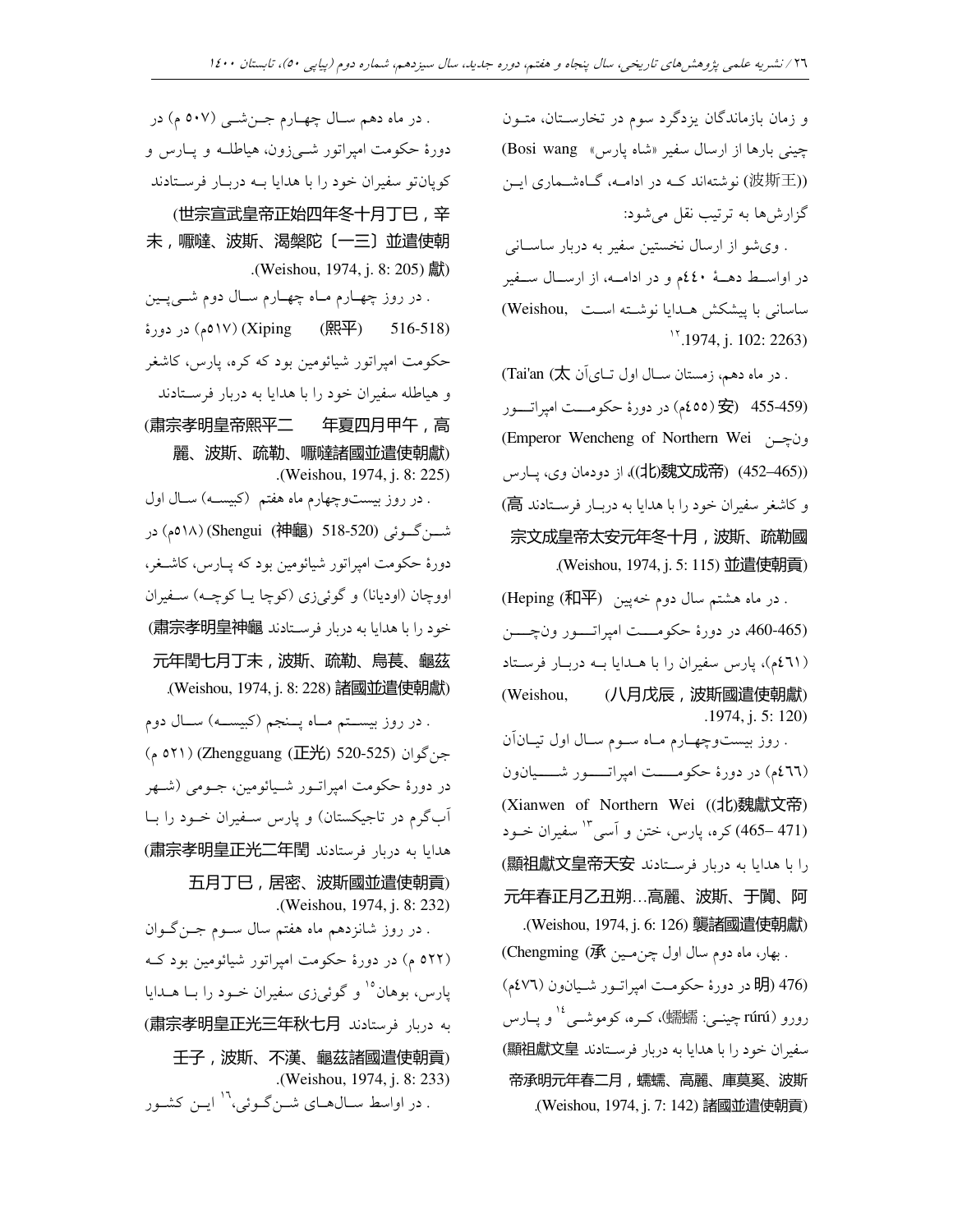سفیران خود را با پیامهــای دولتــی و هــدایا بــه چــین فرستاد. در پیام نوشته شده است امیراتور کشور عظیم و پسر خدای کشور آسمانی است. ایـن جانـب آرزو دارم جایی که خورشید از ان طلوع مـیکنـد، همیشـه زیــر فرمــان آن امپراتــور باشـــد. جوخــهدو،``` پادشــاه پارس، با احترام فراوان این پیام را میرساند. امپراتــور این اقدامش را تحسین میکند<sup>۱۸</sup> و از آن پس، ســفیران خود را به طور مرتب با هدايا مي فرسـتد神龜中其) 國遣使上書貢物云:「大國天子,天之所 生,願日出處,常為漢中天子。波斯國王居

和多千萬 敬拜。」朝廷嘉納之。自此每使 .(Weishou, 1974, j. 102: 2272) 朝獻)

*لیان شو* دیگر مــتن مهمــی اســت کــه از پیشــکش هدايا به فغفور چين سخن مـي گويــد. در فصــل هــاي سوم و پنجاهوچهارم به ترتیب دو و یـکبـار از ورود سفرای شاه پارس سخن می رود که عبارت است از: . سرزمين پــارس در ســال دوم دورهٔ جــونداتــون ( /55 (Zhōng dàtōng (中大通) 529-534) فرستاد که دندان بودا را پیشکش کردند Yao Cha et) al, 1973, j. 54: 815)(波斯國,中大通二年, . 遣使獻佛牙)

. در مــاه هشــتم از ســال پــنجم دورهٔ جــونداتــون (۵۳۳م)، سرزمین پارس سفیری بـه همـراه هـدایا بـرای يشكش فرستاد (中大通五年秋八月庚申, 波斯) . (Yao Cha et al, 1973, j. 3: 77) 國遣使獻方物) . در ماه چهارم از ســال اول دورهٔ داتــون (٥٣٥م). سرزمین یارس هدایایی را پیشکش کرد 大同元年) (Yao Cha et al, 夏四月庚子,波斯國獻方物) .1973, j. 3: 79)

هر سه هیئت به دربار امیراتور اوو Emperor Wu) از خانـدان ليـان (و34–464) of Liang (梁武帝) وارد (بود (بود (Liang dynasty)، وارد (بود (بود )

شدند. ايـن امپراتـور ديـن بـودا را در حكـم مـذهب رسمی لیان اعلام کرد و پایتخت او میزبــان راهبــان و بازرگانــان خــارجي شــده بــود (Wright, 1959:51). دورهٔ زمامـداری امیراتـور اوو بــا دهــههــای پايــانی يادشاهي قباد اول و جلوس خسرو اول بـر تخت شاهی (۵۳۱تا۵۷۹م) مصادف بود. دورانی که بــازگوی اعتلایی در تاریخ ساسانیان بود.

با نگاه به سابقهٔ ارتباط سیاسی بین چــین و ایــران، مشخص میشود ساسانیان همــواره ســفیر خــود را از مسیر شمالی جادهٔ ابریشم بـه دربـار حکومـتهـای چینی اعزام میکردند و تا چنــد قــرن پــس از ســقوط سلسلهٔ هان، سفیری به حکومتحای جنـوبی چـین نفرستادند؛ اما در نیمهٔ اول سدهٔ ششم میلادی بـرای نخستینبار شاهد ان هستیم که ساسـانیان بــه جنــوب چین، به دربار لیان نیز سفیر ارســال کــردهانــد. شــاید چنین چرخشی به علت نزاعهــای داخلــی در خانــدان وی شمالی بود که در سال ۳٤م، به تقسیم امپراتوری وي به بخش شرقي و غربي منجر شد.

در زمــان خســرو اول، نويســندهٔ كتــاب *جوشــو* از فرستادن سفیر مینویسد ک این بار از جانب امپراتور سوئی بود:

. در سال دوم دورهٔ حکومت امپراتور فی Fei of) ) (Western Wei (西)魏廢帝) (551-554) دودمان وی غربی، پادشاه پــارس ســفیران خــود را بــا هدايا به دربار فرستاد 魏廢帝二年, 其王遣使 .( Linghu Defen, 1971, j. 50: 920 ) 來獻方物)

در ادامه، *کتاب سوئی ی*ـا *سوئیشـو S*uí Shū (随) ((書 بــه ارســال ســفير در دورهٔ خســرو دوم اشــاره مے کند:

. پــارس گــهگــاه ســفيران خــود را بــه دربــار مــا میفرستاد. امپراتور یان **(隋煬帝) (Yang of Sui** ((604 –618) از دودمان سوئِی فرماندهی به نام لی یوه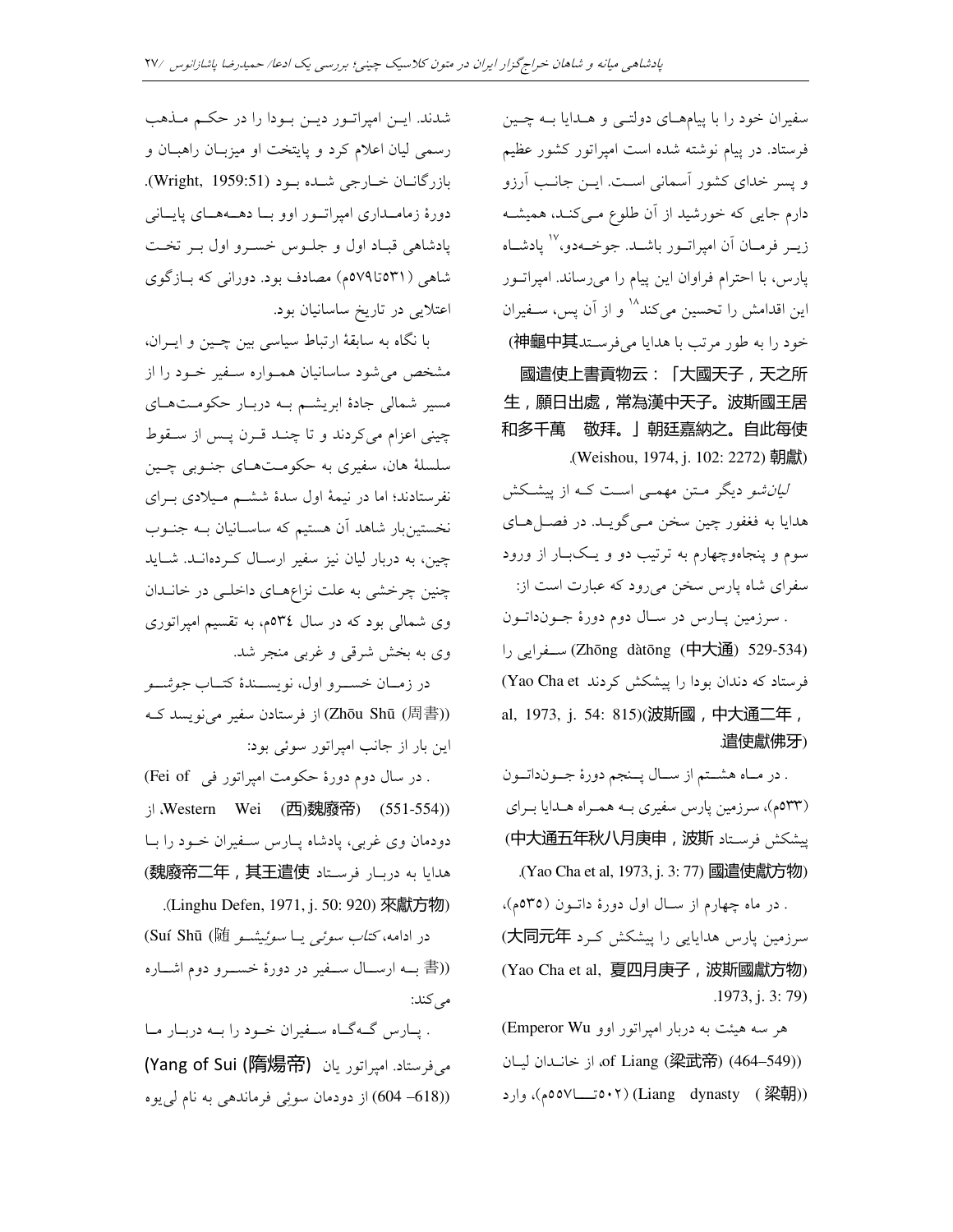را در حکم سفیر خود، به پارس فرستاده بود و پادشاه ان کشور نیز بەنوبۀ خــود، ســفیرانی بــا هــدایا همــراه لى يوه به دربار چىين فرستاد 就数斯每遣使貢獻。 煬帝遣雲騎尉李昱使通波斯,尋遣使隨昱貢 .( Wei Zheng, 1973, j. 83: 1857 ) 方物)

اما مفصل ترین گزارش دربارهٔ ساســانیان، بــه دورهٔ تانگ بر می گر دد. در جیو *تانگشو* Jiu Tangshu (舊)  $(Xin$  tangshu  $(\overline{\text{H}}\text{H}\overline{\text{H}}))$ و شين $\overline{\text{U}}$ نسو (唐書)) دربارهٔ ارسال سفیر توسط یزدگرد سوم به دربار تانـگ و البته پناهندگی بازماندگان او به دربار تانـگ ســخن رفته است. دربارهٔ این موضوع در مقالههای دیگر بـه طور مفصل صحبت شده است :Compareti, 2003 197-199; Daryaee, 2003: 540-542; Pasha . Zanous, 2018: 500 )

برخـی از گـزارشهـا دربـارهٔ سـفرای پـارس در جب*وتانگشو* عبارت است از:

. در سال بیستویکم جــنگــوان Zhenguan (貞) (627-649 (1٤٨هـ)، در دورهٔ حکومت اميراتـور (Taizong of Tang (唐太宗) (626 –649)) <1 Ç از دودمان تانگ، یزدگرد سفیران خود را بــا پیشــکش (二十一年, 伊嗣候 فرستاد 二十一年) .(Liu xu, 1975, j. 198: 5312) 遣使獻一獸)

از آن پس، پیروز بارها سفیران خود را با هدایا بــه (Liu xu, 1975, (是後數遣使貢獻) ' ./ j. 198: 5312-5313)

. از سال دهم کــائ<sub>ی</sub>يــوان (閑元) (Kaiyuan era (711-713 (٧٢٣م) در دورهٔ حکومــــت امپراتـــــور شــوانزون ((Xuanzong(唐玄宗) (713 –756) تــا سال ششم تيانبائو (Tianbao era (天宝) 742–756) (۷٤۸م) پارس برای دهبار، سفیران خود را با هدایا بــه دربار فرستاد. در ماه چهارم تخت مرصع بــه عقيــق را  $\mathcal{L}$ (自開元十年至天寶六載, 凡十遣 تقـديم كـرد

使來朝,并獻方物。四月,遣使獻瑪瑙牀) .(Liu xu, 1975, j. 198: 5313)

در ماه چهارم سال نهم تیانبائو (۷۵۱م) سفیران ان سرزمین فرشهای آتشررنگ برای رقسص و مرواریـد (九年四月, 獻火毛 را هديه كردند ) (Liu xu, 繡舞筵、長毛繡舞筵、無孔真珠) .1975, j. 198: 5313)

(Dàlì (大曆) 766-779) در سـال ششــم دالــی (١٣٧م) در دورهٔ حکومت دائـيزون ــ 762) (唐代宗) /5 .5& (Emperor Daizong of Tang 779)) خود را با هدايا به دربار فرستاد 大曆六年, 遣使來)

. (Liu xu, 1975, j. 198: 5313) 朝,獻真珠等) مطالب ذکرشده از متون بهاصــطلاح «تــاريخهــای سلسلهای»، مهم ترین گزارش ها دربـارهٔ حضـور سـفرا در دربار امپراتوران چین است که همه، باج و خراجی برای پیشکش نزد امیراتور می آوردند. پیشکش بـاج از سوي حكومتهاي همجـوار و ايالـتهـاي يادشـاهي میانه، نوعی ابراز اطاعت به امپراتور بود؛ در حالی ک چینیها در ذهــن خــود، پیشــکش خــراج کشــورهای دوردست و بربر را در حکـم «پـــذيرش تمـــدن چـــين» تعبیر میکردند که همواره بخشی از این نمایش آیینی در دربار چين بود (Fairbank, 1949: 133).

براساس این متون، سفرای رسمی شــاهان اشــکانی و ساسانی، برای مثال سفیر مهرداد دوم اشکانی، بــه دربــار چین شرفیاب می¢سدند تا با تمدن چین اشنا شــوند و بــا تاثیرپذیری از شکوه و جلال امپراتوری «دگرگون شوند» 5' 5 .(Sima Qian, 1959, j.123: 3172-3173) امپراتور بیشتر شبیه نمایشی بود از «گرامیداشت مشـفقانهٔ مردمی» که به نیت ادای احترام، تجدید بیعت (مربوط بــه بازماندگان يزدگـرد)، پرداخــت بــاج و البتــه تصــديق ســلطهٔ خدایگان<sub>ی</sub> او «از دوردستها آمده بودند» و این برای چینیها ارزش معنوى داشت (Fairbank, 1949: 139).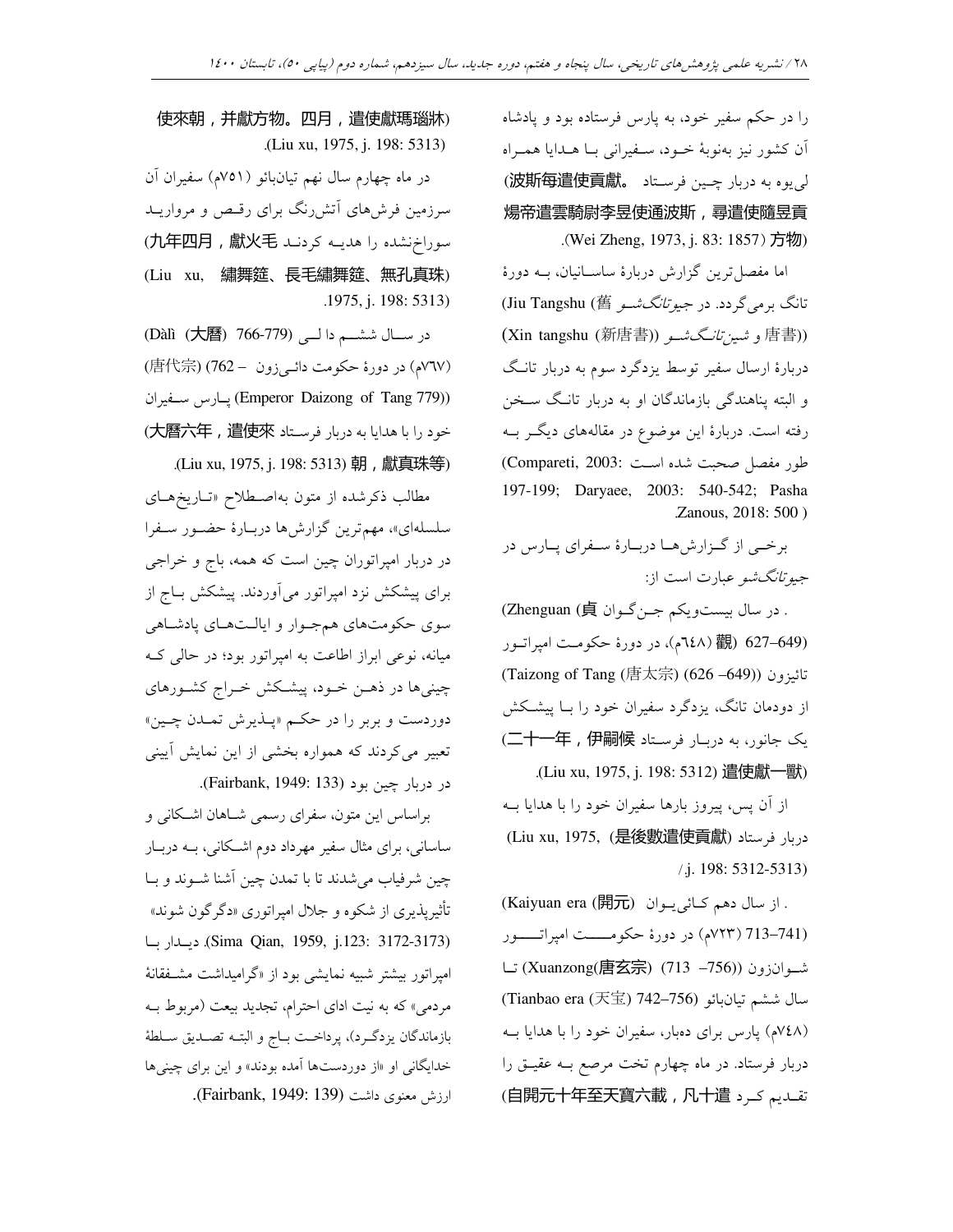در همین راستا و برپایهٔ گزارش *وی شو*، جوخـهدو یـا قبـاد اول بـا احتـرام فـراوان خطـاب بـه اميراتـور می گوید: «امپراتور کشور عظیم و پسر خـدای کشــور آســماني اســت. ايــن جانــب آرزو دارم جــايي كــه خورشيد از آن طلوع مي كند، هميشـه زيـر فرمـان آن امپراتور باشد». پس از این صحبت، امپراتور قباد را تحسين كرد(Weishou, 1974, j. 102: 2272).

بر همین اساس، متون چینبی بارها از فرستادن سفیر توسط شاهان ایران گزارش ثبت کردهانـد تـا اینگونه برای امپراتور خود، مشروعیت جهانی کسب كننــد؛ بــراي نمونـــه، نويســندهٔ *ون.شـــين تــونكــائو* (文献通考) در قســـمت مربوط بـه ايـران كـه حـدود يـك صـفحه را شـامل می شود، نه مرتبه از واژهٔ «پیشکشکردن» استفاده کرده .(Mă Duānlín, j. 339).

نمونهٔ بارز تصــدیق ســلطهٔ خــدایگانی امپراتــور و پذیرش قدرت او را در گزارش مورخان چینی دربـارهٔ اسپهبد خورشید (۱۲۳تا۱٤۳ق/۱٤۰تا۲۰م)، حـاکم طبرستان، می بینیم (ابن استفندیار، ۱۳۲۰: ۱۸٤). متبون چيني از اسپهبد خورشيد با نام «اَلوشـيدو» ā lǔ shī) duō (阿魯施多)) ياد مي كننـد كـه بـين او و دربـار تانگ روابط گرمی برقرار شـده بـود. دانشـنامهٔ *زهفـو* يو*ان گوئي* (Cefu Yuangui (冊府元龜)) گزارشي مفصل دربارهٔ تعامل امپراتور با شاه طبرستان در اختیار می گذارد که عبارت است از:

天寶三年閏二月封ヌ拔薩憚國王為恭化 王冊曰:維天寶三年歲次甲申閏二月乙未朔 二十二日丙辰皇帝詔曰:於虐王化所及禮在 於懷柔蕃部有歸義存於冊命咨爾陀拔薩憚國 王阿魯施多志懷恭順深達智謀賓以使臣修其 職貢信義昭著深可褒稱是用命爾為恭化王爾 其祗奉典冊懋遵風教忠勤自勵始終無違用率 於遐邦以宣我朝命可不慎歟。

«در ماه دوم (کبیسه) سال سوم تیانبائو<sup>۱۹</sup> (۷٤٤م).

در دورهٔ حکومـت امیراتــور شــوانزون، امیراتــور بــه فرمانرواي طبرستان لقب «شاه گونهـوا» Gōng huà) wáng(恭化王)) داد. در کتاب آمد کـه: در پیـام روز بیستودوم ماه دوم سال سوم تیـانبـائو، امیراتـور در فرمـان سـلطنتي اعــلام كــرد كــه نيــت اميراتــوران از حکومــت، گســتراندن لطــف و محبــت بــه مــردم سـرزمینهــای دور و نزدیــک اســت. میــل و علاقــهٔ قبیلههـای سـرزمینهـای گونـاگون، نشـانهٔ احتـرام و اطاعت آنها از اميراتوري است. الوشي دو \_ā lǔ shī) duō (阿魯施多)) شاه طبرســـتان، خردمنـــد و دوراندیش است و از سفیران دربـار پــذیرایی شــاهانه کرده و همیشـه سـفیران خـود را بـا بــاج و گــزارش اوضاع کشور خود به دربار فرسـتاده اسـت. او بسـيار خوشءهد و پیمان است. از همین رو شایسته اعتمـاد امپراتور است. هماکنون لقب «شاه گونهـوا» را بــه او تفـويض مـىكـنم و اميـداورم همچنــان بــه اجــراي مسئولیتهای سنتی خود ادامه دهد. در سرزمین خـود با مردم مهربان و بخشنده باشد و در میان شـاهان دور و نزدیک، در اطاعت از دستورات امیراتور الگو باشد» .(Wang Qinruo, 1960)

لحن و متن فرمـان امپراتــور گویــای تعامــل بــین امپراتور با یکی از حاکمان زیردستش است. اهـدای لقب «شاه گونهــوا» `` بــه اســيهبد خورشــيد، يــادآور لقبهای پیروز و نرسه ساسانی در دربار تانگ است که رسمي رايج براي ايجاد پيوند بـين دربـار چـين و شاهان محلـی بـوده اسـت. اقـدامی کـه تأکیـدی بـر يذير ش جايگاه خداگونهٔ او بود :Compareti, 2003) (203 بياني اين گونه درحقيقت، تأكيد مورخان چينـي است بر خواست ملتهای دوردست در استفاده از انـــدرزهای مشـــفقانهٔ امیراتــور، بـــا هـــدف ادارهٔ بهتــر سرزمین خـود تـا ایــنگونــه در میـان شــاهان دور و نزدیک، در اطاعت از دستورات امیراتور، الگو باشند.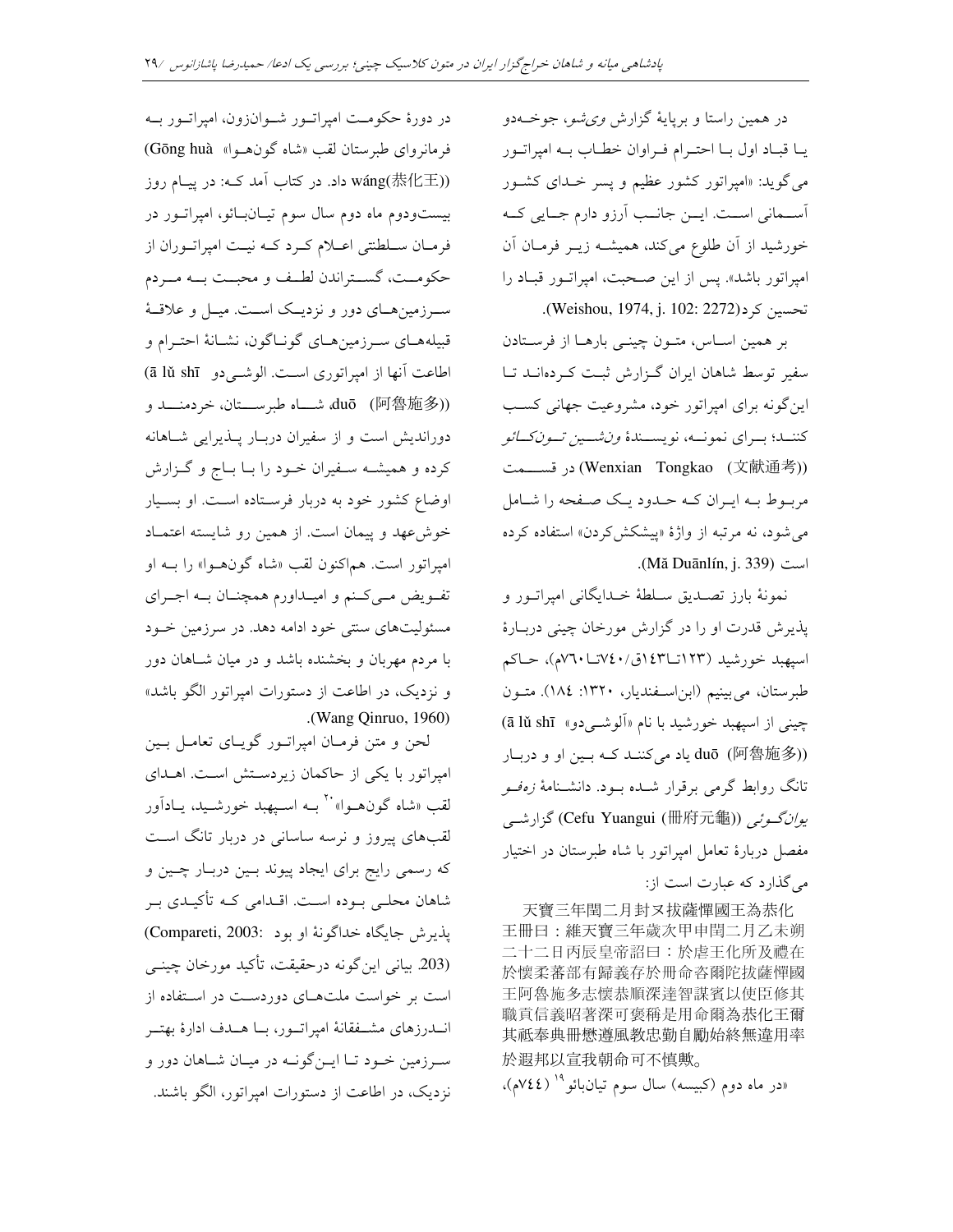نوع رفتار با سفرا برخاسـته از قـوانين منــدرج در (Zhōnghuá cháogòng tǐxì (中華朝 سیستم خراج ((貢體系 دربار امپراتور چین بود کـه در تجـارت و روابط خارجی با سرزمینهای دیگر، بر تصدیق نقش برتر و محوری چین در شرق آسیا تأکید میکرد. برای چینیها اهمیت این نقش تا آنجـا بـود کـه در منـاطق مرزی پر مناقشـه، مراکـزی بــا نــام «ادارهٔ قیمومـت و سرپرستی» ایجاد میکردند تا سلطهٔ محوری امپراتـور را در چهار گوشهٔ جهان گسترش دهنـد .Twitchett (203, 205 :1979؛ برای مثال، پس از آنکه در سال ٦٥٧م، سپاهيان تانگ قلمرو ترکهـاي غربـي را فـتح کردند تا شکست امپراتوری تانگ از اعـراب در سـال ۷۵۱م، بسیاری از مناطق غربے آسیای مرکزی در پوشش «ادارهٔ قیمومت آنشی» Änxīdūhùfǔ (安西) ((都護府 بود. ادارهٔ قیمومت آنشی شهرهای بـزرگ آسیای مرکزی را زیـر سـلطه داشـت. در سـال ٦٥٩م سغد، فرغانه، تاشکند، بخارا، سـمرقند، بلـخ، هــرات، کشمیر، تخارستان، کابـل و قســمتی از شــرق دریـای خزر تسلیم و خراج گزار دربار تانگ شدند Ou) تمام اين سرزمينها.Yangxiu, 1975: j. 221, 6259) باید رسم ادای احترام به امپراتور را نیز مـی آموختنـد. درحقیقت، نزد امپراتور اهمیت رسم کاو تـاو یـا ادای احترام بهحدی مهم بود کـه درباریـان گـاهی سـفرای بیگانه را برای به جـا نیـاوردن تعظـیم بـه خـدایگان، شایسته سرزنش میدانستند؛ برای نمونه، هنگامی ک جی*وتانگشو از حضور س*فیر داش<sub>حی</sub> (Dà shí(大食) (خلافت اسلامی) در دربار امپراتـور تانـگ سـخن می گوید، اشاره میکند تعظیمنکردن سفیر باعث شـد منشی دربار<sup>۲۲</sup> به امیراتور اظهار کند: «سـرزمین داشــی دور بوده و رسم و آیین دیگر دارد؛ از این رو سفیر را نمي توان سرزنش كرد» ,Liu Xu, 1975: j. 198 (5311-5313 در مقابل، اگر دربار چـين سـفيري بـه

کشورهای دوردست می فرستاد، آنها سـفیر عــادی بــه حساب نمي آمدند و «فرسـتادگان آسـماني» از «دربـار افلاكي يسر خدا» بودند (كيسينجر، ١٣٩٨: ٢٨).

نتيجه

مفاهيم «جـونگـوا» و «پسـر خـدا» و «بربرهـاي دوردست»، مهم ترین ارکان جهانبینمی سیاسبی چین باستان بودند. امپراتوران چین بر این باور بودند تلاش برای به زیر نفوذ درآوردن کشورهایی کـه بـهواسـطهٔ قهر طبیعت در فاصلههای دوردستی از چـین قـرار داشتند، بی فایده است. ایـن جهـانبینـی، اسـتثناگرایی فرهنگ «جونگوا» را برای آنها به ارمغان آورد. در این استثناگرایی، اندیشهها و ارزش هـای چینـی صـادراتی نبود و وظیفهٔ بربرها بود بــه چــین ســفر کننــد و ایــن اندیشهها و ارزشها را جستوجو کنند.

همان طور که گفته شد، مفهوم سرزمینی جونگـوا و بربرهای پیرامون آن تأکیدی بود بـر محـوریبـودن تمدن چین که در متون تاریخی چین نیز تبلور یافت. بر همین اساس، این متون همـواره از پیشـکش2ـردن هدایا به امپراتور خود سخن میگویند؛ زیــرا ســرزمین خود را مرکز جهان و امپراتور را محور آن مـی۱داننـد. درحقیقت، چاپلوسی و تملق امپراتور در کنار رعایت دقیق تشریفات امپراتوری، از محورهای اصلی فرهنگ سیاسی چین یا سـرزمین میانــه بــود. پیشــکش هــدایا توسط شاهان اشكاني و ساساني و نامـههـاي شـاهان، ازجمله نامهٔ قباد اول، به امیراتور چین در همین راستا تفسير مي شد.

درواقع، «سيستم خـراج» بيشـتر بــا «نظـم جهـاني کنفوسیوس» در ارتباط بود و بهواسطهٔ آن، کشـورهای همسایه برای تأمین ضـمانتهـای صـلح و تجـارت، «پیشکش باج» را انجام میدادند. اقوام یا پادشاهیهای همسايه ناچار بودند براسـاس برنامـه، فرسـتادهاي بـه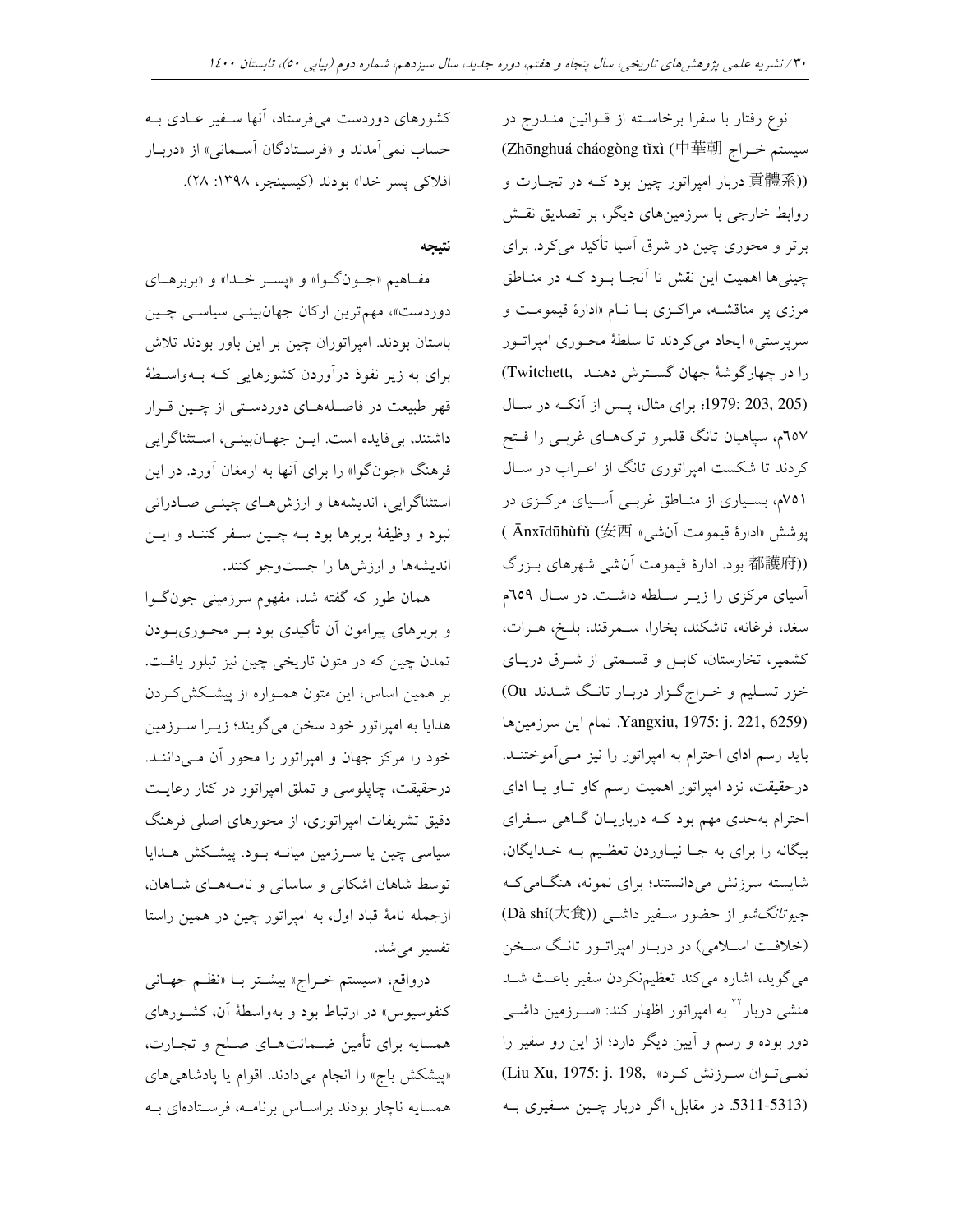چین بفرستند تا بـا پیشـکش بـاج و ادای احتـرام بـه امپراتور چین، برتری او را تصدیق کنند. بهتدریج، این روال، در ارتباط با حکومتها یـا پادشـاهیهـایی کـه همسایه نبودند نیز رعایت شد. اگرچه این پادشاهیها ادعاهای سلسلهمراتب و تبعیت چین را نمی پذیرفتنـد و خود را ملزم به رعایت آن نمیدانستند.

در متون چینی، ایــن نگــاه بــه کشــورهای دوردســت گسترش یافت تا تأکیدی باشد بر نقـش محـوری «پســر خدا» در «سرزمین میانه» در جهان شناختهشدهٔ آن زمـان. به طور مشخص، گزارش مورخان چینـی دربـارهٔ فرمـان امپراتور به شاه طبرستان نمونهٔ بارز تأکید آنهـا بــر ســلطهٔ خداگونهٔ امپراتور در جهان آن زمان است. ایــن اقــدام از محوریت پادشاهی میانـه و البتـه تـلاش سـرزمینهـای دوردست در جلب نظر امیراتور نشان دارد.

پىنوشت

۱. امروزه بیشتر پژوهشگران و چینشناسان مطرح بـر این باورنـد کـه «تـداوم تـاریخی» و تاحـدودی «انـزوای جغرافیایی» دو ویژگی انکارناپذیر تاریخ چین از گذشته تا (Fitzgerald, 1956: 136-137; Lipman, امروز است ( 29 :2006. نبود هرگونه گسست در تاریخ چـین خـود در سایهٔ دو ویژگی مذکور رخ داده است. از یک سو چین در دورهٔ باستان خاستگاه تمدنی شرق آسیا بود و در شرق دور، تمدنی هم تراز با آن وجود نداشت؛ از سوی دیگر، از دورهٔ هان نظام اجتماعی و اداری و سیاسی حکومتهای چین براساس آیین و باورهای کنفوسیوسی پی ریزی شـده و در دورهٔ تانک، با نظام آزمون سراسری در چین نهادینــه شده بود (دریر، ۱۳۹۵: ۵۸). درحقیقت، پس از امپراتوری هان، حکومتهای چین همواره بر پایه نظام اداری و نظم سلسلهمراتبی کنفوسیوسی حکومت میکردند؛ بـه طـوری که تغییر سلسلههای حاکم تنها تحول در تاریخ چین بود و شالودهٔ اصلی جامعــه براسـاس نظــم کنفوسیوســی تغییــر نمی یافت. به گفتهٔ برتراند راسـل در کتـاب *مسـئلهٔ چـین،* 

«علیرغم وجود امتیازات جغرافیایی، بقای تمدن چهین ک از زمان ظهور بوديسم تعيير چنداني نكرده است، پديدهاى در خور توجه است» و از این لحاظ تمدنی «قابل مقایسه با چین در جهان وجود نداشته است» (راسل، ۱۳۹۶: ۳۳). ۲. برای مطالعهٔ بیشتر در این باره و نظریههای تفسیر تاریخ چین، بنگرید به: (دریر، ١٣٩٥: ٢٤).

۳. برای مطالعهٔ بیشتر درباره رسم «کاو تاو» در دربار چین بنگرید به فصل دوم کتاب «چین» اثر ارزشمند هنری كيسينجر: (كيسينجر، ١٣٩٨: ٤٥تا٧٨).

٤. مردم شيا اشاره به مردم زير سلطهٔ دودمان شيا دارد که از سال ۱۵۵۸تا۱۹۸۹ پیش از میلاد در نواحی مرکزی چین، شامل مناطق جنوبی استان شانسی و غـرب اسـتان خەنان امروزى، فرمان مى راندند. دايو مؤسس سلسلة شيا قهرمانی است که سیل را مهار کرد. مردم شیا اصلی ترین و اصيل ترين ساكنان چين باستان بودند.

۵. ژانگواسه یا سالنامههای دولتهای متخاصم اثـری تاریخی در چین است که دربردارندهٔ اطلاعات مهمی دربارهٔ ویژگیهای تاریخی و اجتمـاعی دورهٔ دولـت هـای متخاصم (سدههای پنجم تا سوم پیش از میلاد) است.

٦. بنگرید به: (فانگ، ١٣٩٦: ٢٢و٢٣).

V. وانگ تائو با تکیهبر کتاب *زیجی تونگ جیان Zizhi*) tongjian) نوشته سـيماگونگ (۱۰۱۹تـا۱۰۸٦م)، مـورخ سلسله سونگ، استدلال میکند آغاز تماس مستقیم دربـار اشکانیان و هان از دوره مهرداد دوم در سـال ۱۰۵م بـوده است. سیماگونگ در تـاریخ خـود آورده اسـت نخسـتین دیدار سفیر هان از آنسی در سال ۱۰۵ق.م بــود. ســفیر از پامیر گذشته تا به سرزمین اشکانیان برسد و با فرسـتادهای پارتی که با خود تخم شترمرغ و جادوگر آورد، بــه چــین بر گشت (Wang Tao, 2007: 100).

۸ این مفهوم که از زمان سلسله ژو (Zhou چینی:局) حدود ۰٤٦اتا٤٥٦ق.م) و براساس دستگاه فلسـفي]يينـي فرمـان اَسـمان (: Tiānmìng ، چينـي كلاسـيك: (天命 ابداع شده بود، تلاش میکرد مشروعیت امپراتور را بـرای مردم چين توجيه کند.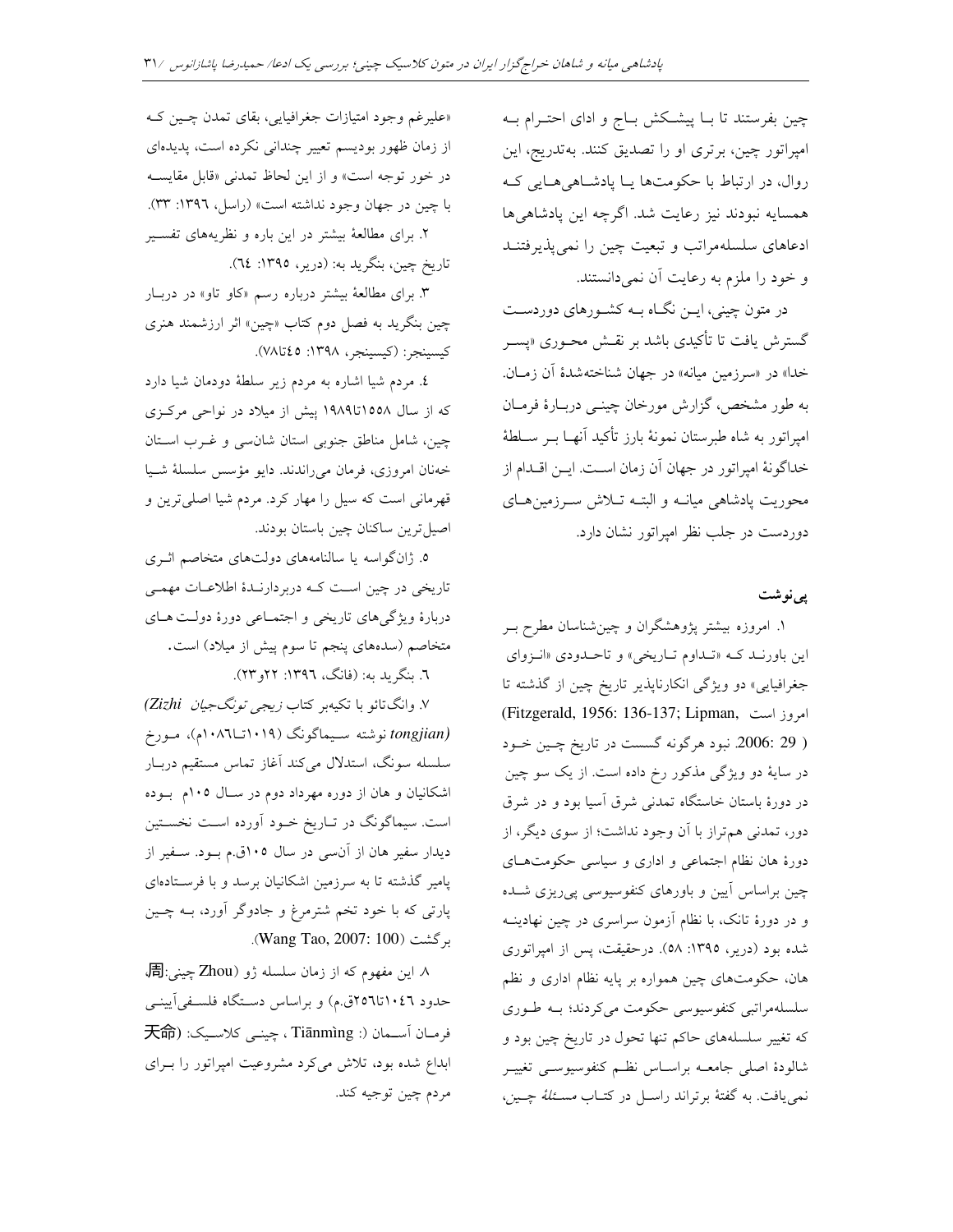۲. چــو جــاي و وينبــرگ چــاي، (١٣٩٦)، تــاريخ فلسفه چين، ترجمهٔ ع. پاشايي، تهران: نگاه معاصر. ۳. دریر، جون توفل، (۱۳۹۵)، سیاست و حکومت در چين، ترجمهٔ فريبرز ارغواني پيرسلامي و فاطمــه فرو تن تھران: مخاطب. ٤. راسل، برتراند، (١٣٩٦)، مسئله چـين، ترجمـهٔ امیر سلطانزاده، چ۲، تهران: علم. ٥. فانگ، يو-لان، (١٣٩٦)، تـاريخ فلسـفه چـين، ترجمة فريد جواهركلام، تهران: فرزان ووز. ٦. کيســينجر، هنــري آ، (١٣٩٨)، چــين، ترجمــهٔ حسین راسی، تهران: فرهنگ معاصر. ٧. پاسير س، کارل، (١٣٩٨)، کنفوسـيوس، ترجمـهٔ احمد سميعي گيلاني، تهران: خوارزمي. ب. منابع لاتين

8. Ban Gu, (1959), Hanshu, Beijing: Zhonghua shuju, j. 96a, pp. 3889-3890.

9. Boltz, William G., (1986), "Early Chinese Writing," World Archaeology, Vol. 17, No. 3, Early Writing Systems, 420–436.

10. Cheng, Anne (1993), "Ch'un ch'iu 春秋, Kung yang 公羊, Ku liang 穀梁 and Tso chuan 左傳". In Loewe, Michael (ed.). Early Chinese Texts: A Bibliographical Guide. Early China Special Monograph Series. 2. Berkeley: Society for the Study of Early China; Institute of East Asian Studies, University of California, Berkeley. pp. 67-76.

11. Compareti, M (2003), "The Last Sasanians in China." Eurasian Studies, no. 2, pp. 197-213.

12. Confucius, (1893), The Chinese Classics: The Life and Teachings of Confucius (Analects, Great Learning, Doctrine of the Mean), Vol. 1, Translated by James Legge, Oxford: Clarendon Press.

13. Confucius, (1939), The Chinese Classics: the Shoo King or the Book of Historical Documents (two parts), Vol. 3, Part. 1, Translated by James Legge, Oxford: Clarendon Press.

14. Daryaee, T (2003), "The Sons and Grandsons of Yazdgird in China." Iranshenasi: A Journal of Iranian Studies, no. 3, pp. 540-548.

15. Ecsedy, I., (1979), "Early Persian

۹. احتمال بسيار شترمرغ سوريه. ۱۰. شاه فارس در نیمهٔ اول سدهٔ دوم میلادی. ۱۱. منظور از رورو، نام اتحادیهای از قبایل کوچنشین به رهبری مغولهای نخستین (نیای مغـولان) در مرزهـای شمالی چین بود که در پایان سده چهارم میلادی تــا ســال 00۲م قلمرویسی بسه نسام خاقانسات روران Rouran) (Khaganate برای خود ترتیب دادند.

۱۲. این گزارش در متن آمده است.

۱۳. به طور دقیق مشخص نیست ایــن نــام بــه کــدام منطقه از آسیای مرکزی اطلاق می شده است.

۱٤. كوموشى (Kùmò Xī) چينسى: 庫莫奚) مردمسى استپی و از تبار مغولان بودند که از سال ۲۰۷تا۹۰۷م در شمال شرقي چين سكونت داشتند.

١٥. شايد به بخارا اشاره مي كند.

١٦. دورهٔ شــن گــویی دومــين دوره از دوران ســلطنت امیراتور شـیائومین از دودمـان وی اسـت. ایــن دوره نــام سالهای ٥١٨تا٥٢٠ از دوران سلطنت شيائومين است. ١٧. قياد اول.

۱۸. متن این نامه در ونشین تونکائو نیز آمـده اسـت .(Mă Duānlín, j. 339)

١٩. تيانبائو نام آخرين دورة (٧٤٢تا٥٦م) شاهي اميراتسور شــوانزون (Emperor Xuanzong(唐玄宗)) از سلســلهٔ تانگ است که در سالهای ۷۱۳تا۱۵/۲م حکومت می کرد. ۲۰. این لقب به معنی سـرداری اسـت کـه بـه دربـار امپراتور تانگ پیوسته و به امپراتور تعظیم کرده است. ٢١. درمتن جيو تـانشـو از ايـن مقـام بـا نـام منشـى دربار (中書令) باد شده است.

۲۲. در متن جیو تانشو از این مقام بـا عنـوان منشــی دريار (中書令) ياد شد.

كتابنامه

الف. منابع فارسي ١. ابن اسفنديار كاتب، بهااللدين محملدبن حسـن، (١٣٣٠)، تاريخ طبرستان، ج ١، تصحيح عبـاس اقبـال، تھران: کلاله خاور.